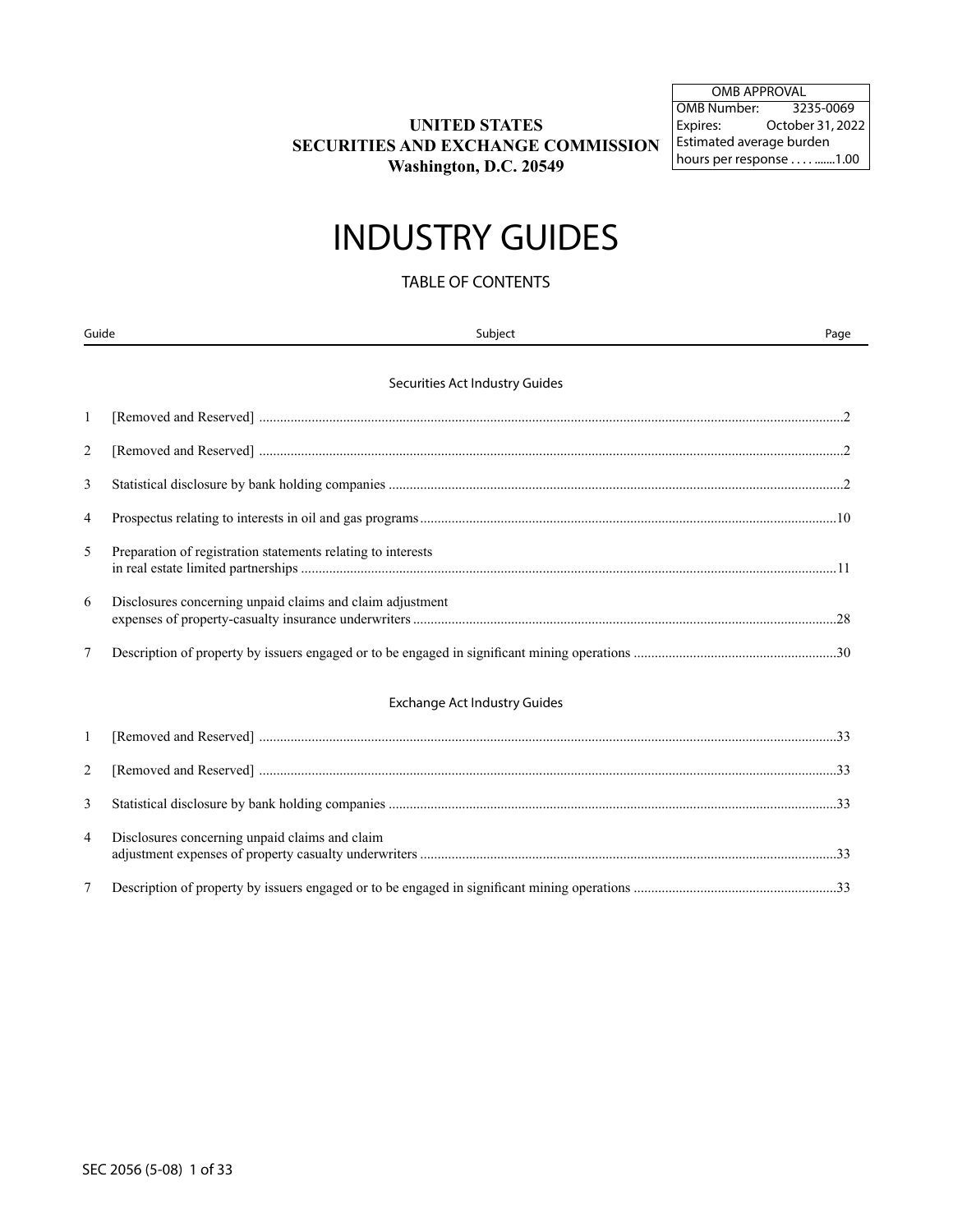## SECURITIES ACT INDUSTRY GUIDES

**Guide 1**. [Removed and Reserved]

**Guide 2.** [Removed and Reserved]

## **Statistical Disclosure by Bank Holding Companies**

## **General Instructions**

## **Guide 3.**

- 1. This Guide applies to the description of business portions of those bank holding company registration state ments for which financial statements are required.
- 2. Information furnished in accordance with this Guide should generally be presented in tabular form in the order appearing below. However, an alternative presentation, such as inclusion of the information in Management's Discussion and Analysis, may be used if in management's opinion such presentation would be more meaningful to investors.
- 3. When the term "reported period" is used in the Guide, it refers to each of the periods described below:
	- (a) each of the last three fiscal years of the registrant, except as is provided in paragraphs (b) and (c) below;
	- (b) each of the last five fiscal years of the registrant with respect to Items III and IV, except as is provided in paragraph (c) below;
	- (c) each of the last two fiscal years with respect to all items, if the registrant had assets of less than \$200,000,000 or net worth of \$10,000,000 or less as of the end of its latest fiscal year; and
	- (d) any additional interim period necessary to keep the information from being misleading.

The reported period shall not include an additional interim period under paragraph (d) above merely because an income statement is presented for such additional interim period, but the report period shall include such an additional period if a material change in the information presented or the trend evidenced thereby has occurred.

- 4. Unless otherwise indicated, averages called for by the Guide are daily averages. Where the collection of data on a daily average basis would involve unwarranted or undue burden or expense, weekly or month-end averages may be used, provided such averages are representative of the operations of the registrant. The basis used for presenting averages need be stated only if not presented on a daily average basis.
- 5. Some of the information called for by the Guide which is prospective in nature may not be available on a historical basis. The staff should be advised of such situations prior to filing and if the requested information is unavailable and cannot be compiled without unwarranted or undue burden or expense, the requirement that such information be furnished may be waived. If possible, reason- ably comparable data should be furnished instead. If certain requested information will not be available with respect to periods to be covered in future filings subject to the Guide, this should also be brought to the staff's attention.
- 6. The disclosure requirements of the Guide are also applicable to foreign registrantsto the extent the requested information is available. to the staff's attention. If the information is unavailable and cannot be compiled without unwarranted or undue burden or expense, this should be brought

[NOTE: In evaluating the reasonableness of assertions by registrants that the compilation of requested information, such as historical data or daily averages, would involve an unwarranted or undue burden or expense, the staff takes into consideration, among other and efforts in process to obtain the information in future periods.] factors, the size of the registrant, the estimated costs of compiling the data, the electronic data processing capacity of the registrant,

 information need not be presented unless the registrant is required to make separate disclosures concerning its foreign activities in its consolidated financial statements pursuant to the test set forth in §210.905 of Regulation S-X. 7. In various places throughout this Guide, disclosure is called for regarding certain "foreign" data. For purposes of this Guide, this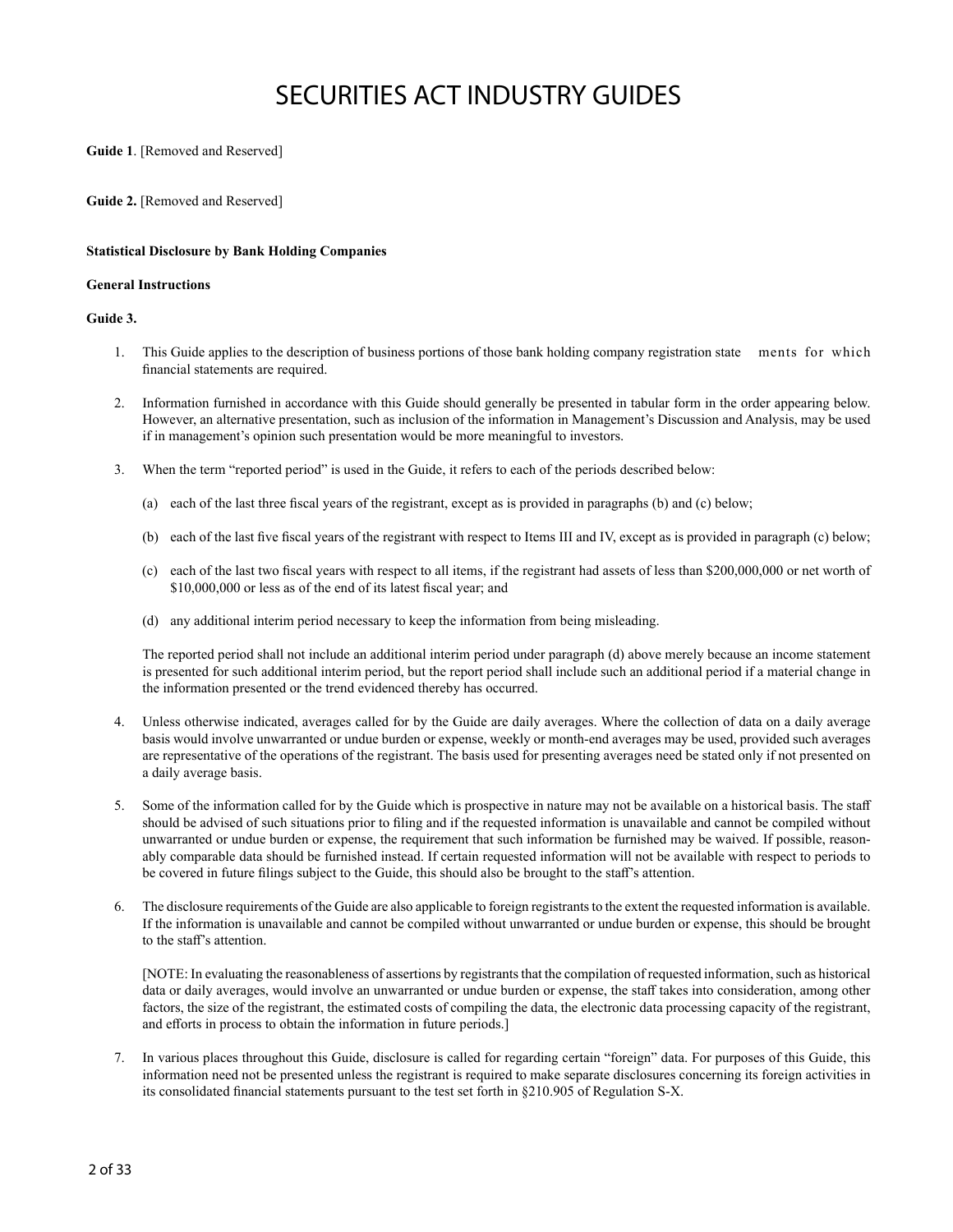## I. Distribution of Assets, Liabilities and Stockholders' Equity; Interest Rates and Interest Differential

- required by the financial statements provided that the condensed average balance sheets indicate the significant categories of assets if significant). Major categories of interest-bearing liabilities should include savings deposits, other time deposits, short-term debt, long-term debt and other (specify if significant). A. For each reported period, present average balance sheets. The format of the average balance sheets may be condensed from the detail and liabilities, including all major categories of interest-earning assets and interest-bearing liabilities. Major categories of interestearning assets should include loans, taxable investment securities, non-taxable investment securities, interest bearing deposits in other banks. Federal funds sold and securities purchased with agreements to resell, other short-term investments, and other (specify
- B. For each reported period, present an analysis of net interest earnings as follows:
	- 1. For each major category of interest-earning asset and each major category of interest-bearing liability, the average amount outstanding during the period and the interest earned or paid on such amount.
	- 2. The average yield for each major category of interest-bearing asset.
	- 3. The average rate paid for each major, category of interest-bearing liability.
	- 4. The average yield on all interest-earning assets and the average effective rate paid on all interest-bearing liabilities.
	- equaling the difference between total interest earned and total interest paid). 5. The net yield on interest-earning assets (net interest-earnings divided by total interest-earning assets, with net interest earning
	- 6. This analysis may, at the option of the registrant, be presented in connection with the average balance sheet required by paragraph A.
- C. For the latest two fiscal years, present (1) the dollar amount of change in interest income and (2) the dollar amount of change in interest expense. The changes should be segregated for each major category of interest-earning asset and interest-bearing liability into amounts attributable to (a) changes in volume (change in volume times old rate), (b) changes in rates (change in rate times old volume), and (c) changes in rate/volume (change in rate times the change in volume). The rate/volume variances should be allocated on a consistent basis between rate and volume variances and the basis of allocation disclosed in a note to the table.

## *Instructions.*

- (1) Explain how non-accruing loans have been treated for purposes of the analyses required by paragraph B.
- (2) In the calculation of the changes in the interest income and interest expense, any out-of-period items and adjustments should be excluded and the types and amounts of items excluded disclosed in a note to the table.
- (3) If loan fees are included in the interest income computation, the amount of such fees should be disclosed, if material.
- (4) Tax exempt income may be calculated on a tax equivalent basis. A brief note should describe the extent of recognition exemption from Federal, state and local taxation and the combined marginal or incremental rate used.
- (5) If disclosure regarding foreign activities is required pursuant to General Instruction 7 of this Guide, the information required by paragraphs A, B and C of Item I should be further segregated between domestic and foreign activities for each significant category of assets and liabilities disclosed pursuant to paragraph A. In addition, for each reported period, present separately, on the basis of averages, the percentage of total assets and total liabilities attributable to foreign activities.

## **II. Investment Portfolio**

- Government agencies and corporations; (2) States of the U.S. and political subdivisions; and (3) other securities including bonds, A. As of the end of each reported period, present the book value of investments in obligations of (1) the U.S. Treasury and other U.S. notes, debentures and stock of business corporations, foreign governments and political subdivisions, inter-governmental agencies and the Federal Reserve bank.
- year or less, (2) after one year through five years, (3) after five years through ten years, and (4) after ten years. In addition, state the B. As of the end of the latest reported period, present the amount of each investment category listed above which is due (1) in one weighted average yield for each range of maturities.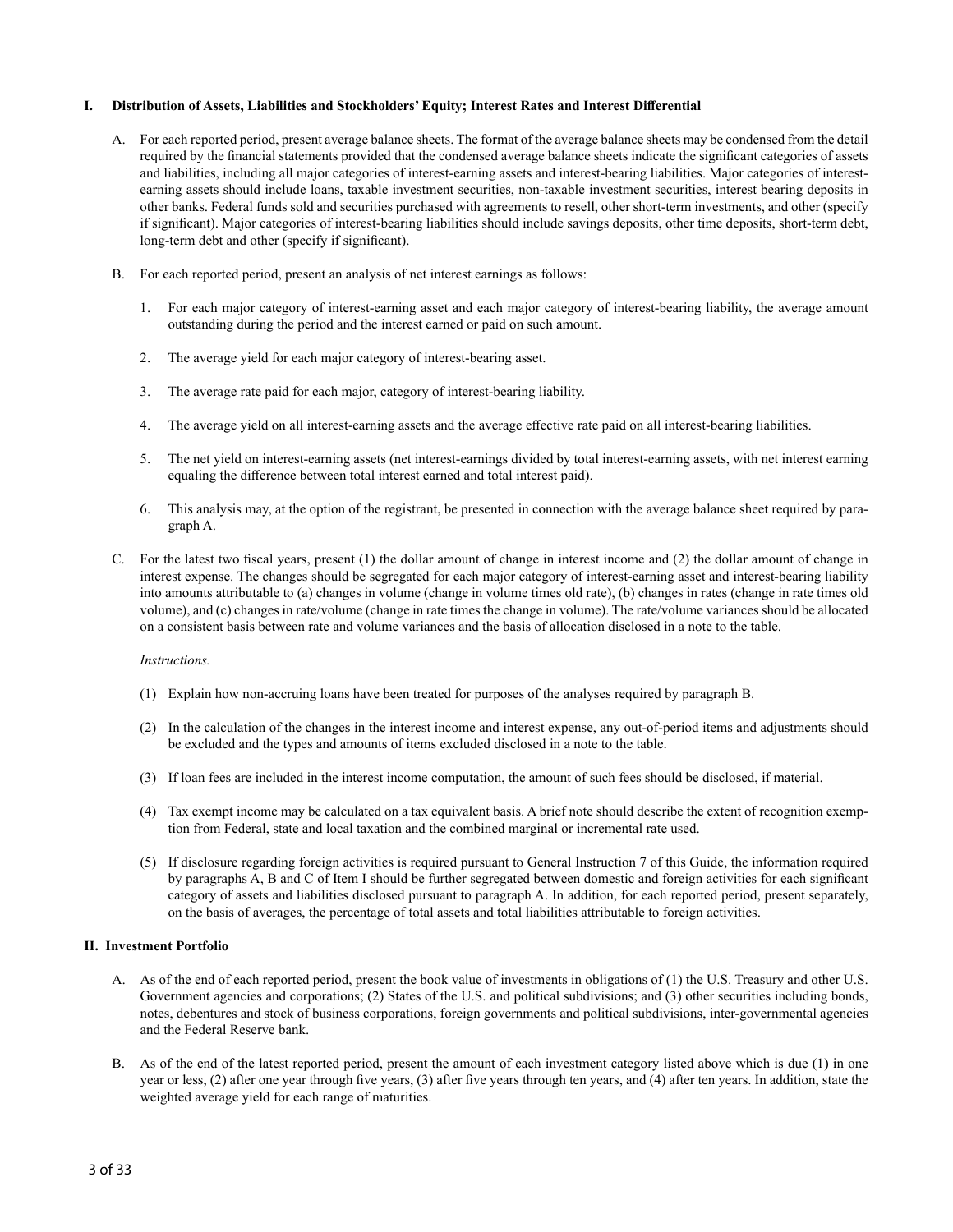*Instruction.* State whether yields on tax exempt obligations have been computed on a tax equivalent basis. (See Instruction (4) to Item I.) Any major changes in the tax-exempt portfolio should be discussed hereunder.

 of the securities of such issuer, when the aggregate book value of such securities exceeds ten percent of stock-holders' equity. C. As of the end of the latest reported period, state the name of any issuer, and the aggregate book value and aggregate market value

 *Instruction.* The term "issuer" has the meaning given in Section 2(4) of the Securities Act of 1933, except that debt securities issued risk characteristics of the securities of an issuer and of differences in risk characteristics of different issues of securities of an issuer by a state of the United States and its political subdivisions and agencies which are payable from and secured by the same source of revenue or taxing authority shall be considered to be securities of a single issuer. This information does not have to be provided for securities of the U.S. Government and U.S. Government agencies and corporations. Consideration should be given to disclosure of as may be appropriate.

## **III. Loan Portfolio**

*A. Types of Loans* 

As of the end of each reported period, present separately the amount of loan in each category listed below. Also show the total amount of all loans for each reported period which amounts should be the same as those shown on the balance sheets.

## Domestic:

- 1. Commercial, financial and agricultural;
- 2. Real estate-construction;
	- 3. Real estate-mortgage;
- 4. Installment loans to individuals;
- 5. Lease financing

#### Foreign:

- 6. Governments and official institutions;
- 7. Banks and other financial institutions;
- 8. Commercial and industrial;
- 9. Other loans.

 *Instruction.* A series of categories other than those specified above may be used to present details of loans if considered a more appropriate presentation.

*B. Maturities and Sensitivities of Loans to Changes in Interest Rates* 

 As of the end of the latest fiscal year reported on, present separately the amount of loans in each category listed in paragraph A (except that this information need not be presented for categories 3, 4 and 5, and categories 6 through 9 may be aggregated) which are: (1) due in one year or less, (2) due after one year through five years and (3) due after five years. In addition, present separately the total amount of all such loans due after one year which (a) have predetermined interest rates and (b) have floating or adjustable interest rates.

## *Instructions.*

- (1) Scheduled repayments should be reported in the maturity category in which the payment is due.
- (2) Demand loans, loans having no stated schedule of repayments and no stated maturity, and overdrafts should be reported as due in one year or less.
- over policy" in which case the maturity should be revised as appropriate and the rollover policy should be briefly discussed. (3) Determinations of maturities should be based upon contract terms. However, such terms may vary due to the registrant's "roll-

## *C. Risk Elements*

- 1. Nonaccrual, Past Due and Restructured Loans. As of the end of each reported period, state separately the aggregate of loans in each of the following categories:
	- (a) Loans accounted for on a nonaccrual basis;
	- (b) Accruing loans which are contractually past due 90 days or more as to principal or interest payments; and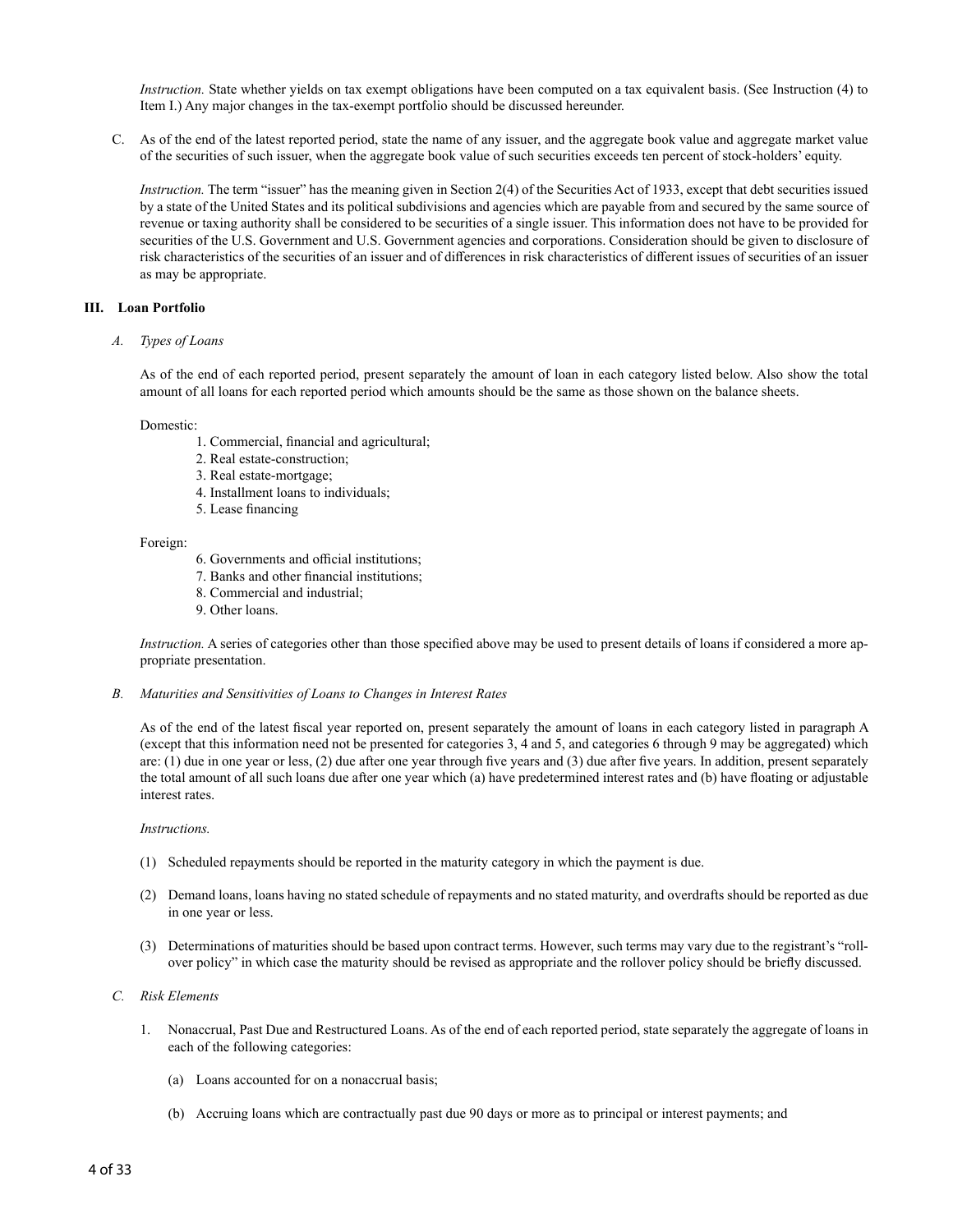(c) Loans not included above which are "troubled debt restructurings" as defined in Statement of Financial Accounting Standards No. 15 ("FAS 15"), Accounting by Debtors and Creditors for Troubled Debt Restructurings."

## *Instructions.*

- (1) The information required by this Item should be provided separately for domestic and for foreign loans for each reported period.
- (2) As of the most recent reported period, state separately as to foreign and domestic loans included in (a) and (c) above the following information: (i) the gross interest income that would have been recorded in the period that ended if the loans had been current in accordance with their original terms and had been outstanding throughout the period or since origination, if held for part of the period, and (ii) the amount of interest income on those loans that was included in net income for the period.
- (3) A discussion of the registrant's policy for placing loans on nonaccrual status should be provided.
- (4) No loans shall be excluded from the amounts presented, except that loans to foreign borrowers which are restructured for reasons other than concerns as to ultimate collectibility and which are included in amounts disclosed pursuant to Instruction (6)(d) to Item III.C.3. need not be included in amounts reported pursuant to Item III.C.1.(c). Supplemental disclosures may be made to facilitate understanding of the aggregate amounts reported. These disclosures may include, for example, information as to the nature of the loans, any guarantees, the extent of collateral, or amounts in process of collection.
- 2. *Potential Problem Loans.* As of the end of the most recent reported period, describe the nature and extent of any loans which are not now disclosed pursuant to Item III.C.1. above, but where known information about possible credit problems of borrowers (which are not related to transfer risk inherent in cross-border lending activities) causes management to have serious doubts as to the ability of such borrowers to comply with the present loan repayment terms and which may result in disclosure of such loans pursuant to Item III.C.1.
- 3. *Foreign Outstandings.* As of the end of the last three reported periods, state the name of the country and aggregate amount of cross-border outstandings to borrowers in each foreign country where such outstandings exceed 1% of total assets.

## *Instructions.*

- (1) Cross-border outstandings are defined as loans (including accrued interest), acceptances, interest-bearing deposits with credit should not be included in outstandings; however, where such items are material, the amounts should be separately other banks, other interest-bearing investments and any other monetary assets which are denominated in dollars or other non-local currency. To the extent that material local currency outstandings are not hedged or are not funded by local borrowings, such amounts should be included in cross-border outstandings. Commitments such as irrevocable letters of disclosed.
- (2) Disclose separately the amounts of cross-border outstandings by type of foreign borrower as set forth in Item III.A. above.
- (3) If a material amount of the outstandings to any foreign country disclosed herein is included in the amounts disclosed pursuant to Item III.C.1. or 2. identify each such country and the related amounts disclosed pursuant to those Items.
- guarantee amount shall be reflected as an outstanding of such guarantor. The value of any tangible, liquid collateral may (4) Amounts of any legally enforceable, written guarantees of principal or interest by domestic or other non-local third parties may be netted against cross-border outstandings of a country. If such a guarantee is made by a foreign guarantor, he also be netted against cross-border outstandings of a country if it is held and realizable by the lender outside of the borrower's country.
- (5) For purposes of determining the amount of outstandings to be reported, loans made to, or deposits placed with, a branch of a foreign bank located outside the foreign bank's home country should be considered as loans to, or deposits with, the foreign bank.
- (6) Where current conditions in a foreign country give rise to liquidity problems which are expected to have a material impact on the timely payment of principal or interest on the country's private or public sector debt, furnish:
	- (a) a description of the nature and impact of such developments.
	- (b) an analysis of the changes in aggregate outstandings to borrowers in each such country (except that a country need not be included if aggregate outstandings to all borrowers in the country at the end of the most recent reported period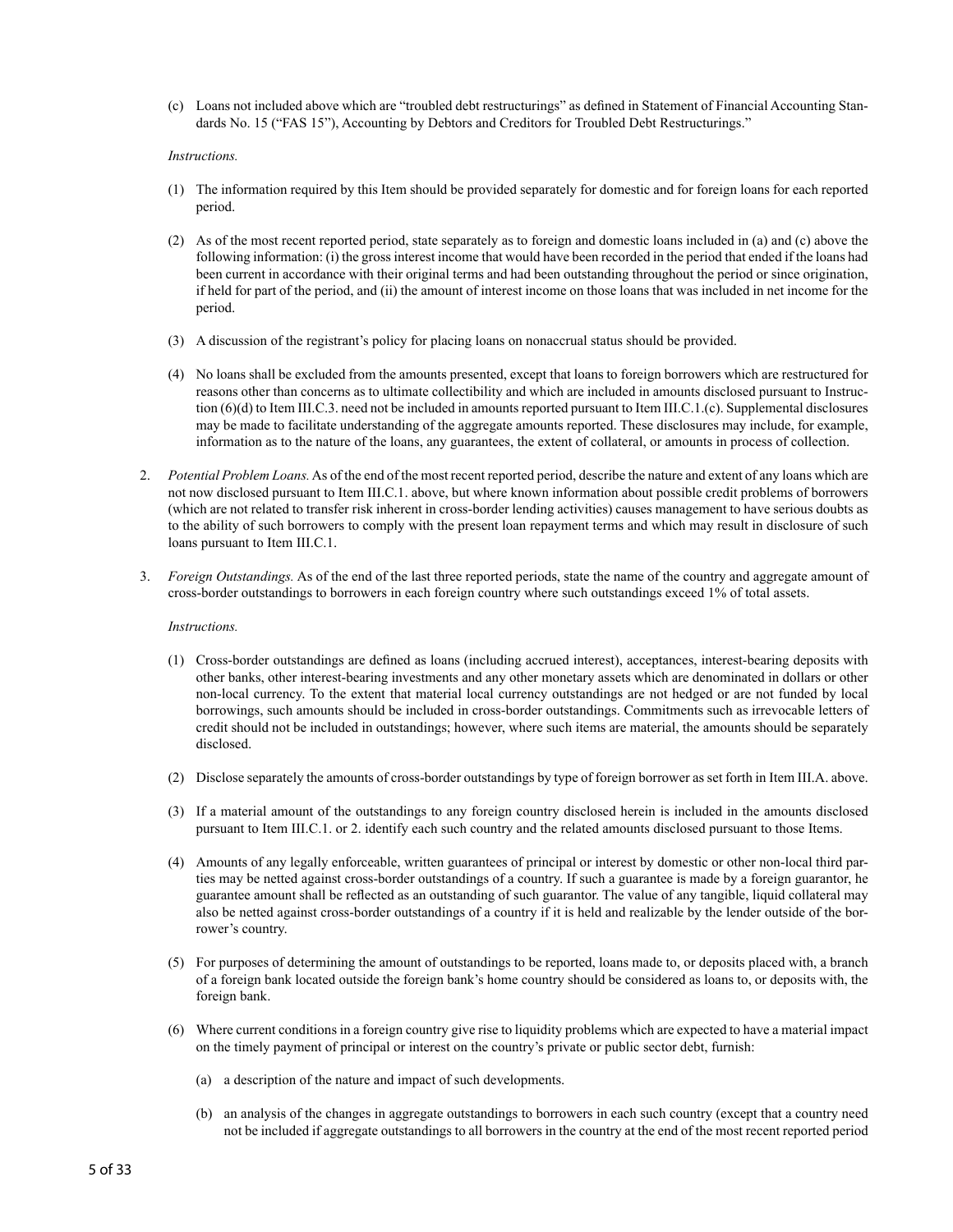#### do not exceed 1% of total assets), for the most recent reported period, in the following format:

|                                                 | Country A | Country B                |
|-------------------------------------------------|-----------|--------------------------|
| Aggregate outstandings at (beginning of period) | X         | X                        |
| Net change in short-term outstandings:          | X         | X                        |
| Changes in other outstandings:                  |           |                          |
| Additional outstandings                         | X         | X                        |
| Interest income accrued                         | X         | X                        |
| Collections of: Principal                       | X         | X                        |
| Accrued interest                                | X         | X                        |
| Other changes                                   | ≚         | $\underline{\mathbf{X}}$ |
| Aggregate outstandings at (end of period)       |           | $\overline{\textbf{X}}$  |

For purposes of the above table, short-term outstandings are trade credits and interbank deposits (and similar items) which, at the time they were extended, had maturities of one year or less. This table should be supplemented with the amounts of (short-term outstandings that are included in the end-of-period aggregate amounts reported for each country.

- are significantly different from the amounts disclosed pursuant to subpart (b) on the lines entitled "Interest income accrued" and "Collections of accrued interest," respectively. (The amounts might be different if, for example, all or (c) the total amounts recognized as interest income and the total amounts of interest collected during the most recent reported period on all outstandings to each country disclosed pursuant to subpart (b) of this Instruction, if such totals a portion of the outstandings were on a nonaccrual basis.)
- (d) the following information, if a material portion of the outstandingsto any country that isidentified pursuant to subpart (b) of this Instruction is restructured during or subsequent to the most recent reported period, or if a material portion may be subject to restructuring pursuant to an agreement in principal (or its equivalent) which has been reached principal or its equivalent): between the debtor and the registrant (or a committee organized by creditor banks to negotiate such an agreement in
	- (i) information describing the pre- and post-restructuring repayment terms of the affected outstandings, including at a minimum the following (in tabular format such as the following):

|                                                                  | Country A   | Country $B$ |
|------------------------------------------------------------------|-------------|-------------|
| Amount restructured (or subject to restructuring)                | \$x         | X           |
| Weighted average year of maturity (including any grace periods): |             |             |
| Pre-restructuring                                                | 19XX        | 19XX        |
| Post-restructuring                                               | 19YY        | 19YY        |
| Weighted average interest rate:                                  |             |             |
| Pre-restructuring                                                | $X\%$       | $X\%$       |
| Post-restructuring                                               | ${\rm Y\%}$ | Y%          |
|                                                                  |             |             |

 Alternative tabular formats are not precluded, provided that the minimum data presented above (or their equiva- interest rates is not precluded; however, ranges should not be presented without also presenting weight averages lent) is presented. Supplementing weighted average maturities and interest rates with ranges of maturities and (unless the ranges are very narrow). Alternatively, individual years of maturities could be disclosed with respect to discernable portions of restructured outstandings, along with the interest rates on those portions. if interest rates are variable, the applicable index and the weighted average spread from the index should be disclosed in lieu of the actual rates as of any particular date.

- (ii) a description of commitments (e.g., new money provisions; agreements to relend, or to maintain on deposit, repayment of principal or interest within the country) arising or expected to arise in connection with the restructuring(s).
- (iii) the amount of outstandings, separately as to each country, that has been removed or is expected to be removed from nonaccrual status as a result of the restructuring(s).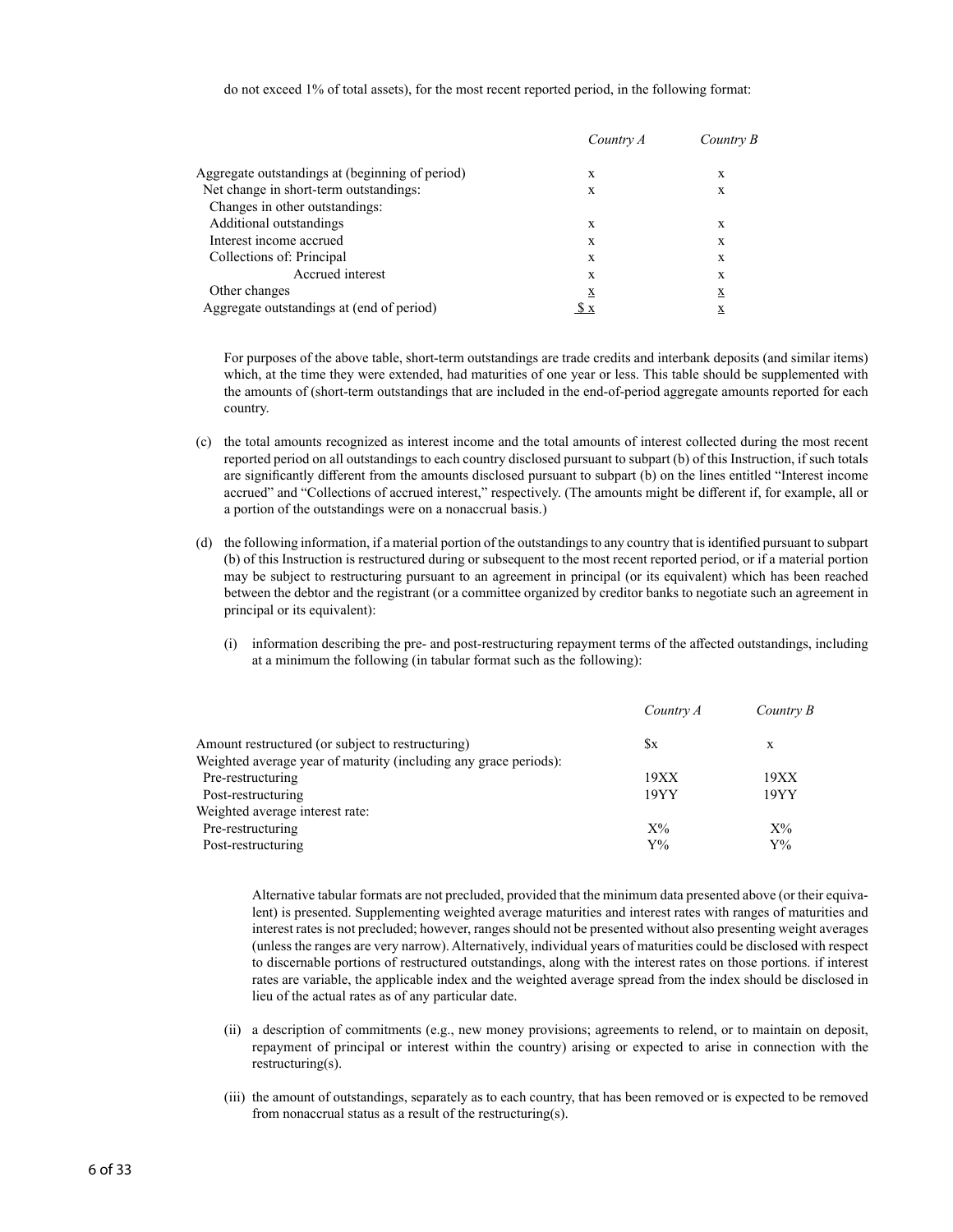Disclosures pursuant to subpart (d) should be in reasonable proximity to disclosures pursuant to other subparts of this instruction and should be described as subject to change, if applicable.

- (7) For countries whose outstandings are between .75% and 1% of total assets, disclose the names of the countries and the aggregate amount of outstandings attributable to all such countries.
- (8) The disclosure threshold set forth in this Item is for disclosure guidance and is not intended as an indicator of a prudent level of lending to any one country by an individual bank.
- 4. *Loan Concentrations*. As of the end of the most recent reported period, describe any concentration of loans exceeding 10% of the total loans which are not otherwise disclosed as a category of loans pursuant to Item III.A. of this Guide. Loan concentrations are considered to exist when there are amounts loaned to a multiple number of borrowers engaged in similar activities which would cause them to be similarly impacted by economic or other conditions.

## *Instructions*.

- (1) If a material amount of the loan concentrations disclosed herein or pursuant to Item III.3.A. is included the amounts disclosed pursuant to Item III.C.1. or 2., that fact should be discussed.
- (2) The disclosure threshold in this Item is for disclosure guidance and is not intended as an indicator of a prudent level of lending.
- bearing assets that would be required to be disclosed under Item III.C.1. or 2. if such assets were loans. D. *Other Interest Bearing Assets.* As of the end of the most recent reported period, disclose the nature and amounts of any other interest

#### *IV. Summary of Loan Loss Experience*

 $\overline{a}$ 

A. An analysis of loss experience shall be furnished in the following format for each reported period.

|                                               | Reported<br>Period       |
|-----------------------------------------------|--------------------------|
| Balance at the beginning of period            | S X                      |
| Charge-offs:                                  |                          |
| Domestic:                                     |                          |
| Commercial, financial and agricultural        | X                        |
| Real estate—construction                      | $\mathbf{x}$             |
| Real estate-mortgage                          | X                        |
| Installment loans to individuals              | X                        |
| Lease financing                               | X                        |
| Foreign                                       | $\underline{X}$          |
|                                               | $\underline{\mathbf{X}}$ |
| Recoveries:                                   |                          |
| Domestic:                                     |                          |
| Commercial, financial and agricultural        | X                        |
| Real estate-construction                      | X                        |
| Real estate-mortgage                          | X                        |
| Installment loans to individuals              | X                        |
| Lease financing                               | X                        |
| Foreign                                       | $\underline{x}$          |
|                                               | $\underline{\mathbf{X}}$ |
|                                               | $\underline{\mathbf{X}}$ |
| Net charge-offs                               | $\mathbf{X}$             |
| Additions charge to operations                | $\mathbf{X}$             |
| Balance at end of period                      | $\mathbf{x}$             |
| Ratio of net charge-offs during the period to |                          |
| average loans outstanding during the period   | $\underline{\mathbf{X}}$ |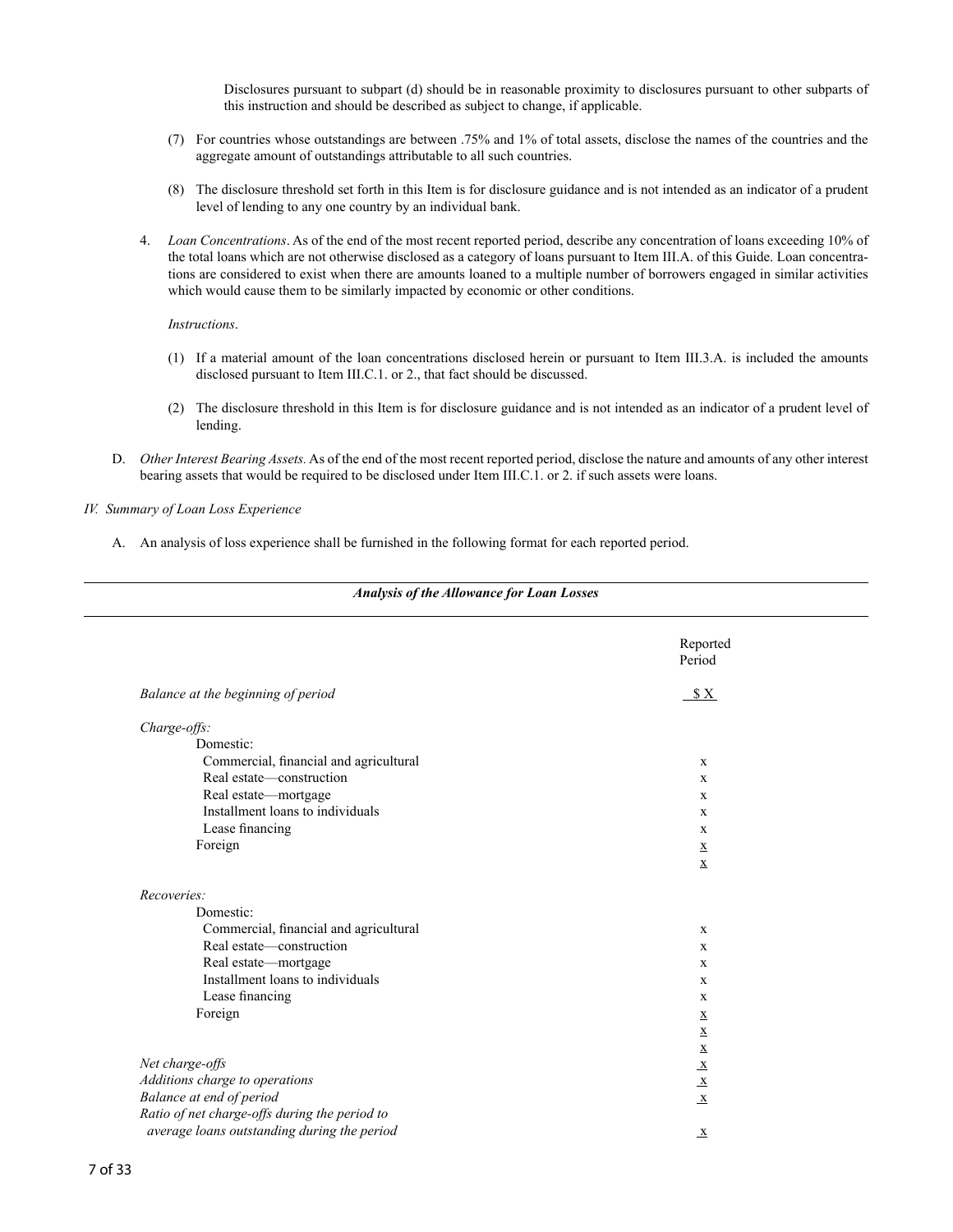- (1) The above table is not intended to mandate a specific format for disclosure of this information. Registrants are encouraged to experiment with various disclosure formats in the interest of effective communication of this data, however, all the required information must be given.
- (2) For each period presented, describe briefly the factors which influenced management's judgment in determining the amount of will not be sufficient. the additions to the allowance charged to operating expense. A statement that the amount is based on management judgment
- than those specified in that paragraph, those other categories should be used to present the disclosures called for under this (3) If, in accordance with the instructions to paragraph III-A, information concerning loans has been presented in categories other paragraph.
- (4) If the registrant is required to present separate data as to its foreign activities pursuant to General Instruction 7 to this Guide, including the balances at the beginning and end of the periods, charge-offs, recoveries, and additions charged to operations. disclosure must be provided as to the changes in the allowance for loan losses applicable to loans related to foreign activities,
- B. At the end of each reported period, furnish a breakdown of the allowance for loan losses in the following format:

*Allocation of the Allowance for Loan Losses* 

|                                        |        | Reported Period___ |
|----------------------------------------|--------|--------------------|
|                                        |        | Percent of loans   |
| <b>Balance at End of Period</b>        |        | in each category   |
| Applicable to:                         | Amount | to total loans     |
| Domestic                               | \$X    | $X\%$              |
| Commercial, financial and agricultural | Х      | $X\%$              |
| Real estate—construction               | Х      | $X\%$              |
| Real estate-mortgage                   | Х      | $X\%$              |
| Installment loans to individuals       | X      | $X\%$              |
| Lease financing                        | Х      | $X\%$              |
| Foreign                                | Х      | $X\%$              |
| Unallocated                            | Х      | N/A                |
|                                        |        | 100%               |

## *Instructions.*

 $\overline{a}$ 

- (1) See instructions (1) and (3) to paragraph A above.
- Information should also be furnished as to the approximate anticipated amount of charge-offs by category during the next full (2) In lieu of the breakdown of the allowance for loan losses by loan category called for above, the registrant may furnish a narrative discussion of the risk elements in the loan portfolio and the factors considered in determining the amount of the allowance for loan losses. The discussion may be extended to risk elements associated with particular loan categories or subcategories. year of operation.

## V. *Deposits*

A. For each reported period, present separately the average amount of and the average rate paid on each of the following deposit categories which are in excess of 10 percent of average total deposits:

 Deposits in domestic bank offices;

- (1) Noninterest bearing demand deposits.
- (2) Interest bearing demand deposits.
- (3) Savings deposits.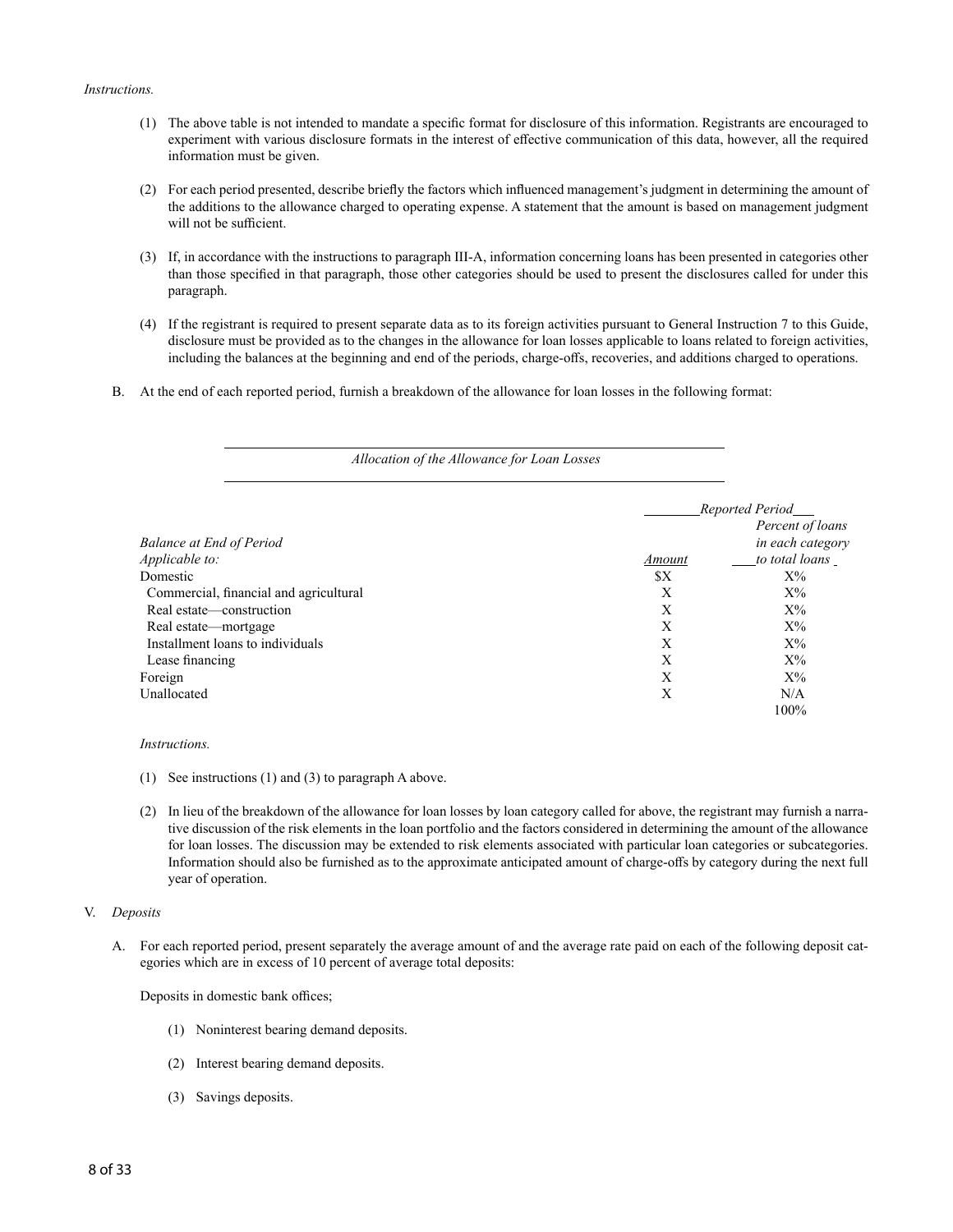(4) Time Deposits.

 Deposits in foreign banking offices:

- (5) Banks located in foreign countries (including foreign branches of other U.S. banks).
- (6) Foreign governments and official institutions.
- (7) Other foreign demand deposits.
- (8) Other foreign time and savings deposits.
- B. Categories other than those specified for deposits in domestic bank offices above may be used to present the types of domestic deposits if they more appropriately describe the nature of the deposits.
- C. If material, the registrant should disclose separately the aggregate amount of deposits by foreign depositors in domestic offices. Identification of the nationality of the depositors is not required.
- D. As of the end of the latest reported period, state the amount outstanding of I) time certificates of deposit in amounts of \$100,000 or more and 2) other time deposits of \$100,000 or more issued by domestic offices by time remaining until maturity of 3 months or less; over 3 through 6 months; over 6 through 12 months; and over 12 months.
- E. As of the end of the latest reported period, state the amount outstanding of time certificates of deposits and other time deposits in amounts of \$100,000 or more issued by foreign offices. If the aggregate of such certificates of deposit and time deposits in amounts exceeding \$100,000 represents a majority of total foreign deposit liabilities, the disclosure need not be given provided that there is a statement that a majority of deposits were in amounts in excess of \$100,000.

## VI. *Return on Equity and Assets*

For each reported period, present the following:

- (1) Return on assets (net income divided by average total assets).
- (2) Return on equity (net income divided by average equity).
- (3) Divided payout ratio (dividends declared per share divided by net income per share).
- (4) Equity to assets ratio (average equity divided by average total assets).

## *Instructions.*

- (1) If mandatorily redeemable preferred stock is outstanding, furnish the ratios required under (2) and (4) above in a dual presentation including and excluding such stock in the calculations.
- (2) Registrants should supply any other ratios which they deem necessary to explain their operations.

## VII. *Short-Term Borrowings*

 For each reported period, present the following information for each category of short-term borrowings reported in the financial state- ments pursuant to §[210.0-04.11:](https://210.0-04.11)

- (1) The amounts outstanding at the end of the reported period, the weighted average interest rate thereon, and the general terms thereof;
- (2) The maximum amount of borrowings in each category outstanding at any month-end during each reported period;
- (3) The approximate average amounts outstanding during each reported period and the approximate weighted average interest rate thereon.

 *Instruction.* This information is not required to be given for any category of short-term borrowings for which the average balance out- standing during the period was less than 30 percent of stockholders' equity at the end of the period.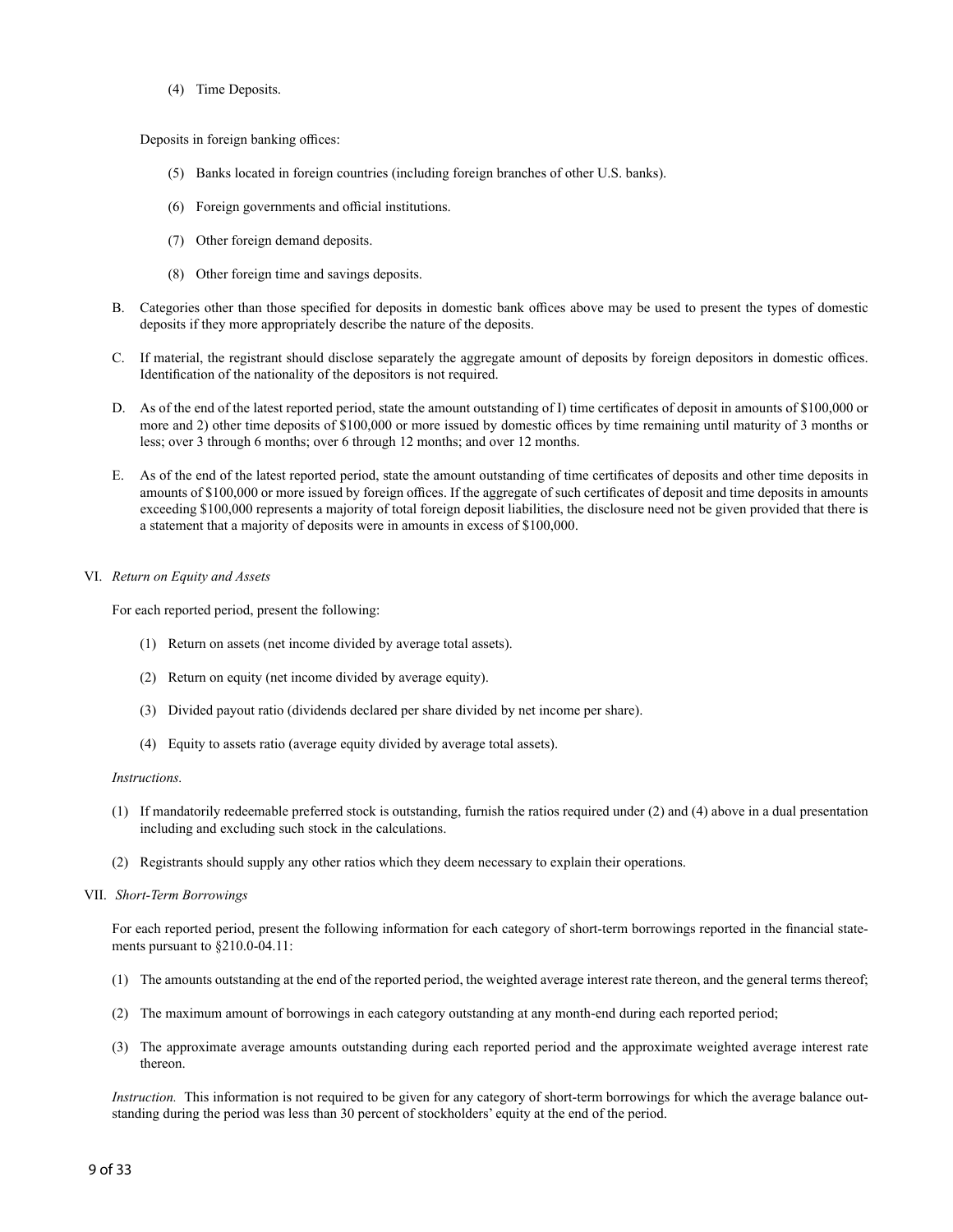## **Prospectus Relating to interests in Oil and Gas Programs**

## **Guide 4.**

The following disclosures should be included under appropriate captions:

- 1. *Summary of Program.* There should be set forth briefly on the cover page of the prospectus a summary which should include the following:
	- (1) *Terms of Offering:* State the title and general nature of the securities being offered; the maximum aggregate amount of the offering; the minimum aggregate amount necessary to initiate the program; the disposition of the funds raised if they are not sufficient for that purpose; the minimum subscription price; the period of the offering; any provisions for additional assess- ments; and a brief description of the proposed method of distribution, including the amount of any commission to be paid. If funds. The tabular presentation specified in Item  $501(c)(7)$  of Regulation S-K ( $\S229.501(c)(7)$ ) may be omitted; funds received from investors are not to be held in trust or in special account pending expenditure in the program, appropriate disclosures should be set forth including when appropriate reference to exposure to claims of creditors of the custodian of the
	- gram, including underwriting commission; (2) *Compensation:* Describe generally all cash or property interests that will be paid as compensation in connection with the pro-
	- (3) *Participation in Costs and Revenues:* Show the percentages of expenditures to be borne, respectively, by the investors and by other parties, who should be briefly identified, and the percentages of revenues to be payable, respectively, to investors and to other parties, who should be briefly identified; and
	- (4) *Application of Proceeds:* Indicate the minimum dollar amount of net proceeds (excluding additional assessments) that will be available to finance the program and the proposed estimated percentages thereof to be used for financing the principal activi- ties of the program, such as acreage acquisition, drilling of exploratory wells, drilling of development wells and purchase of producing properties.
- 2. *The Risk Factors.* The investor should be advised in a carefully organized series of short, concise paragraphs, under subcaptions where appropriate, of the risks he should consider before making an investment in the program and should include cross-reference to where in the prospectus further information may be found.
- 3. *Definitions.* Include an appropriate glossary of terms used in the prospectus which should not be inconsistent with their customary usage in the oil and gas industry.
- 4. *Terms of the Offering.* Describe the interests and the amount and terms of offering.
- 5. *Additional Assessments.* Describe those assessments which may be later required from investors either for completion of wells investors, the aggregate amount of additional assessments separately required for (a) the completion of wells and (b) the drilling of or for the drilling of additional wells and where available, historical information relating to past programs, of the registrant or its associates, should be shown, in tabular form, indicating for each program, the aggregate amount (excluding assessments) paid by additional wells.
- 6. *Plan of Distribution.* Describe how the interests being offered are to be sold, as well as arrangements for compensation.
- 7. *Proposed Activities.* Describe the proposed activities of the program in which the interests are being offered.
- 8*. Application of Proceeds.* Include an appropriate percentage estimate of the proceeds to be applied to the different purposes within each of the principal activities of the program, such as acreage acquisition, drilling of exploratory wells, drilling of development wells and the purchase of producing properties. Where possible, the information should be set forth in tabular form.
- 9. *Participation in Costs and Revenues.* Describe the arrangements and understandings with respect to the provision of funds for expenditures in connection with the program and with respect to participation in revenues from any production of minerals which may be realized. Where possible, the information should be set forth in tabular form.
- 10. *Compensation.* Describe, whether in the form of cash or property interests, the compensation for underwriting, managerial, and operational services to be rendered in connection with the program, as well as the sources from which such compensation will be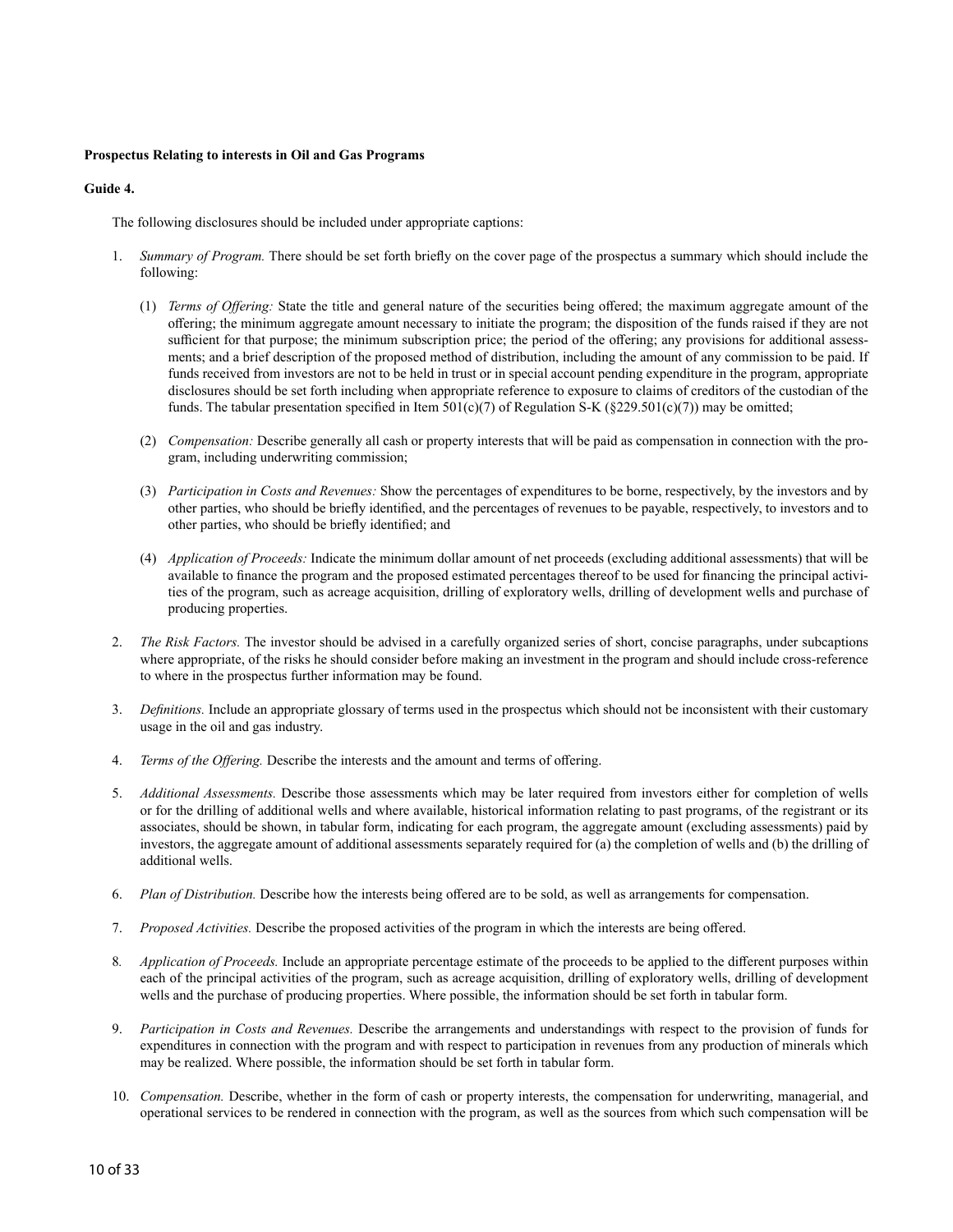paid. Where possible, the information should be set forth in tabular form.

- 11. *Management.* Furnish the information required by Items 401 through 403 of Regulation S-K (§§229.401 through 403) as to the management and operating companies.
- 12. *Conflict of Interest*. Describe all conflicts of interest which may arise in the operations of the program involving parties engaged in the management and operation of the program.
- 13. *Prior Activities.* Describe in tabular form the results of programs during at least the past ten years of the registrant or its associates, indicating in appropriate detail for each of the programs (1) the drilling results thereof, and (2) for, respectively, (a) the public investors and (b) others, the total investment in each of such programs and the recovery on investment to date and for the last three months of the period covered, together with any other information as may be appropriate.

 14. *Tax Aspects.* Discuss the tax consequences of oil and gas exploration, drilling and production, as well as Federal tax legislation which has been proposed. This may include, in tabular form, only historical information relating to past programs of the registrant or its associates, showing expenses deductible and income taxable.

 and *Operating Agreement*, under which other required information is set forth. 15. Other captions should then follow, such as *Competition, Limited Partnership Agreement, Agent Agreement, Exploration Agreement*,

## **Preparation of Registration Statements Relating to Interests in Real Estate Limited Partnerships**

## **Guide 5.**

References to the General Partner and its affiliates, also referred to as sponsors, are intended to include references to the General Partner(s), promoters of the partnership, and all persons that, directly or indirectly through one or more intermediaries, control or are controlled by, or are under common control with, such General Partner(s) or promoters.

 the registrant believes that specific comments are not relevant or are otherwise inappropriate, the registrant should bring this to the staff's It is suggested that where appropriate, the information in the prospectus be presented in the same order as the following comments. Where attention in a letter indicating the reasons therefor.

## *1. COVER PAGE*

- A. The disclosure on the cover page should be as succinct and brief as possible.
- B. The cover page should set forth, in addition to basic information about the offering, the termination date of the offering, any mini- mum required purchase and any arrangements to place the funds received in an escrow trust or similar arrangement.
- C. The cover page should contain a tabular presentation of the total maximum and minimum interest to be offered:

| Price<br>to Public | Selling<br><b>Commissions</b> | Proceeds to<br>the Partnerships |  |
|--------------------|-------------------------------|---------------------------------|--|
|                    |                               |                                 |  |

Per Limited Partnership Interest ....................... Total Minimum .......................................... Total Maximum ..........................................

- D. The cover page also should contain brief identification of the material risks involved in the purchase of the securities with cross- reference to further discussion in the prospectus. The mostsignificant risk factorsshould be identified where applicable, for example:
	- i) Tax Aspects
		- For example:

 There are material income tax risks associated with the offering.

ii) Use of Proceeds

For example:

 The proceeds of the offering are insufficient to meet the requirements for funds as set forth in the partnership's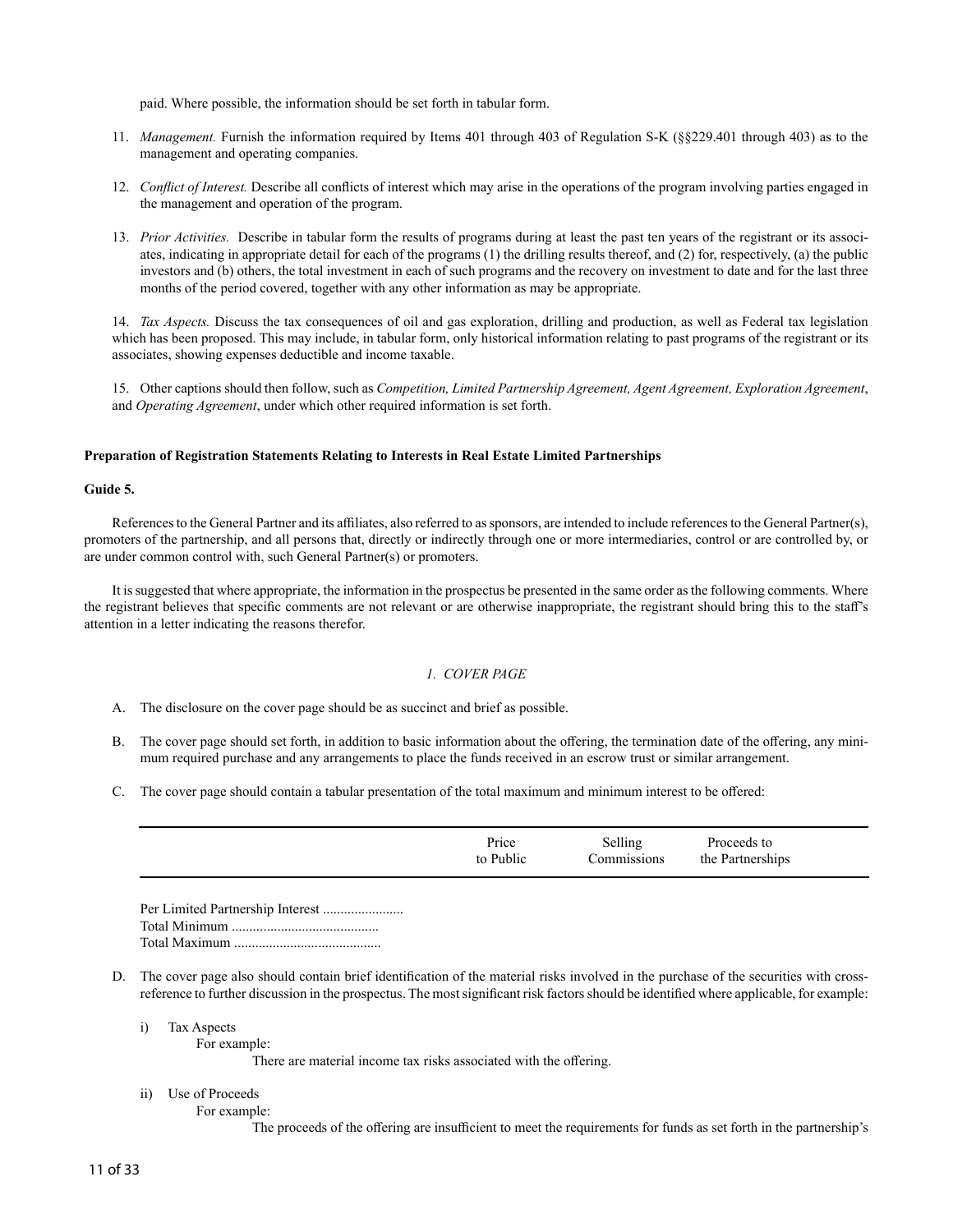#### investment objectives.

#### iii) Conflicts of Interest

For example:

 affiliates which may involve conflicts of interest. The operation of the partnership involves transactions between the partnership and the General Partner or its

## *2. SUITABILITY STANDARDS*

 self-regulatory organization or state agency having jurisdiction over the offering of the securities. Registrant should disclose the method(s) it intends to employ to assure adherence to the suitability standards by persons selling the interests and should briefly discuss the factors pertaining to the needs for such standards such as lack of liquidity (resale or assignment of securities), importance of the investor's Federal income tax bracket in terms of the tax-benefits to be derived, the long term nature of the investment and possible adverse tax consequences Standards, if any, to be utilized by the registrant ("suitability standards") in determining the acceptance of subscription agreements should be described immediately following the cover page. Suitability standards should include those established by the registrant, if any, or by any of premature sale of the interests. If suitability standards apply to resale of the interests, this should be discussed.

## *3. SUMMARY OF THE PARTNERSHIP AND USE OF PROCEEDS*

 section of the prospectus. These summaries may replace the Introductory Statement and Use of Proceeds Sections required by the relevant A two-part, concise outline summary relating to the partnership and a tabular summary of use of proceeds should follow the Suitability Form if such sections would merely repeat the information in the summaries.

- A. *Summary of the Partnership.* The following information should be disclosed in outline form with appropriate cross-references, where applicable:
	- i) Name, address and telephone number of the General Partner and names of persons making investment decisions for the partnership;
	- ii) The intended termination date of the partnership;
	- iii) State, if true, that the General Partner and its affiliates will receive substantial fees and profits in connection with the offering;
	- might have to wait to receive such distributions; iv) If current distributions are an investment objective, state the estimated maximum time from the closing date that the investor
	- v) Describe briefly the properties to be purchased. If a material portion of the minimum net proceeds of the offering (allowing for reserves) is not committed to specific properties, so indicate;
	- vi) Describe the depreciation method to be used;
	- vii) State the maximum leverage expected to be used by the partnership as a whole and on individual properties, where it may differ;
	- viii) Include a cross-reference to the Glossary.
- estimates of the public offering expenses (both organizational and sales), the amount available for investment, non-recurring initial investment fees, prepaid items and financing fees, cash down payments, reserves, and acquisition fees including those paid by the seller. Estimated amounts to be paid to the General Partner and its affiliates should be identified. The summary should include both dollar amounts and percentages of the maximum and minimum proceeds of the offering. Inclusion of percentages of the estimated B. *Use of Proceeds.* The use of proceeds tabular summary will vary according to the partnership but should include, where appropriate, maximum and minimum total assets is optional. An example of a summary of Use of Proceeds is attached as Appendix I, but the summary will vary according to the circumstances.

#### *4. COMPENSATION AND FEES TO THE GENERAL PARTNERS AND AFFILIATES*

 all compensation, fees, profits, and other benefits (including reimbursement of out-of-pocket expenses) which the General Partner and its affiliates may earn or receive in connection with the offering or operation of the partnership. If more detailed information is required it should be located in the Summary of Partnership Agreement section with cross-reference to that Summary. The presenta- tion should identify the person, including affiliations with the General Partner, who will receive such compensation, fees, profits or A. This section should include a summary tabular presentation, itemizing by category and specifying dollar amounts where possible, of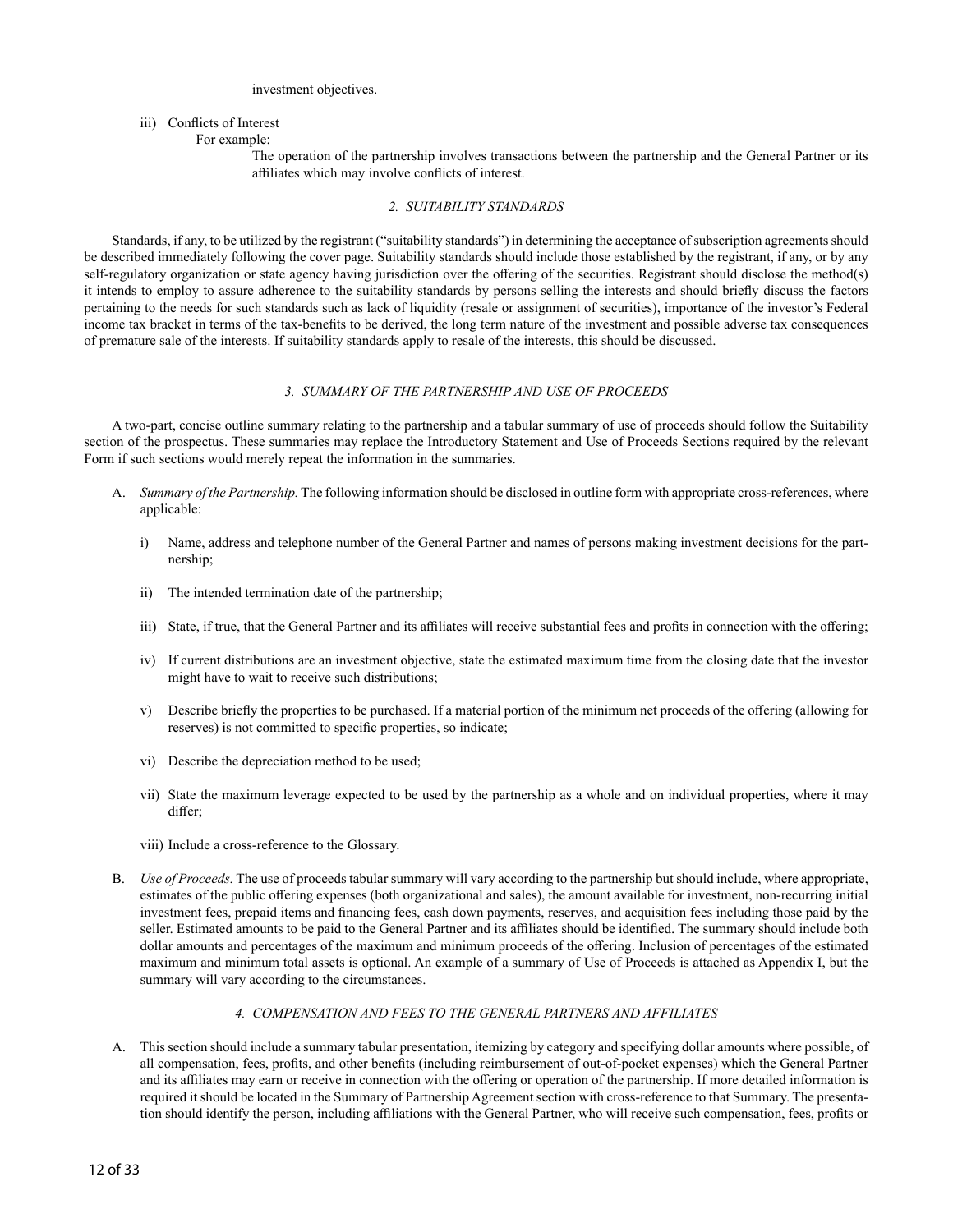benefits and the services to be performed by such person.

The summary should be organized so as to indicate clearly whether the compensation relates to the offering and organizational stage, the developmental or acquisition stage, the operational stage or the termination and liquidation stage of the partnership. Separate subcaptions are recommended.

 The type of compensation, fees, profits or other benefits that should be disclosed includes, but is not limited to, the following: dis- expenses, and real estate commissions; finder's fees; fees for property acquisitions, marketing or leasing up of properties, financing or refinancing, management of properties, insurance and miscellaneous services; commissions and other fees to be paid upon sale of the partnership's properties; participation by the General Partner in cash flow or profits and losses or capital gains and losses aris- ing out of the operation, refinancing or sale of properties; fees or builder's profits; overhead absorption and/or land write-ups; and all profits on the purchase of investments for the partnership from the General Partner or its affiliates. If the partnership agreement limits the losses the General Partner and its affiliates can sustain, this should be discussed. bursements incident to the purchase and sale of the limited partnership interests, including sales commissions, reimbursements for

- B. Maximum aggregate dollar front-end fees to be paid during the first fiscal year of operations should be disclosed based upon the assumption that the partnerships maximum leverage is utilized.
- and illustrated. The assumptions underlying the dollar figures should be disclosed and the calculations underlying the figures should be submitted to the staff supplementally with the initial filing. Compensation based upon a given return (percentage of contributed C. Where compensation arrangements are based upon a formula or percentage, the terms of such arrangements should be disclosed investor capital) to investors should disclose whether such return is cumulative or non-cumulative.
- D. Where the General Partner or an affiliate receives a disproportionate interest in the partnership in relation to its own contribution, registrants attention is directed to Item 506 of Regulation S-K. A bar chart comparison of the various interests and contributors should be provided.

## *5. CONFLICTS OF INTEREST*

- A. This section should include a summary of each type of transaction which may result in a conflict between the interests of the public investors and those of the General Partner and its affiliates, and of the proposed method of dealing with such conflict. The types of conflicts of interest which should be disclosed and discussed, if appropriate, include, but are not limited to:
	- i) The General Partner is a general partner or an affiliate of the general partner in other investment entities (public and/or private) engaged in making similar investments or otherwise makes or arranges for similar investments.
	- affiliate is the general partner or has an interest. ii) The General Partner has the authority to invest the partnership's funds in other partnerships in which the General Partner or an
	- iii) Properties in which the General Partner or its affiliates have an interest are bought from or partnership properties are sold to the General Partner or its affiliates or entities in which they have an interest. Where appraisals are used in connection with any of realized value. If the appraiser is named as an expert, a consent to the use of his name should be furnished. If specific ap- and the appraisals filed as exhibits to the registration statement. If a statement that the purchase price of the property does not exceed its appraised value is included and the appraiser is not named and specific values are not cited, there need not be the registration statement. If any relationship exists between the appraiser and the General Partner or its affiliates this should be stated. If the General Partner intends to buy any properties in which the general partner or any of its affiliates have a mate- purchase properties in which the General Partner or its affiliates have a material interest, but no properties are described, and that it did not intend to purchase such property at the time the registration statement became effective. such transaction, it would be made clear that appraisals are only estimates of value and should not be relied on as measures praised values are included in the registration statement, the appraiser should be named as an expert, his consent furnished furnished a consent to use the appraiser's name. In that event, a copy of the appraisal should be submitted supplementally with rial interest, such properties should be appropriately described in the prospectus along with the investment objectives of the partnership (see paragraph 10, Investment Objectives and Policies). If it is disclosed in the prospectus that the Partnership may such properties are thereafter purchased for the partnership, the General Partner will have the heavy burden of demonstrating
	- iv) The General Partner or its affiliates own or have an interest in properties adjacent to those to be purchased and developed by the partnership.
	- v) Affiliates of the General Partner who act as underwriters, real estate brokers or managers for the partnership, act in such capacities for other partnerships or entities.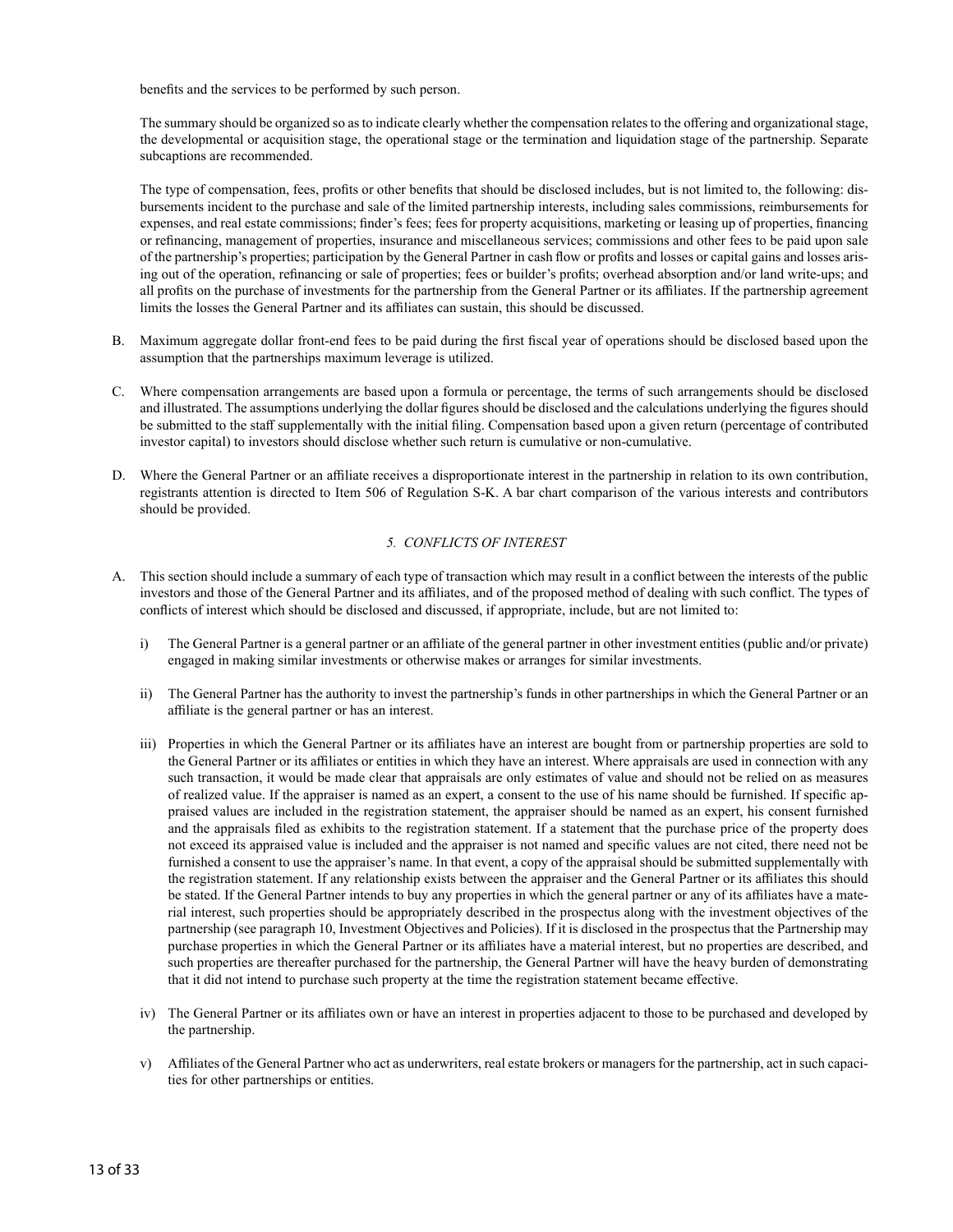- vi) An affiliate of the General Partner places mortgages for the partnership or otherwise acts as a finance broker or as insurance agent or broker receiving commissions for such services.
- vii) An affiliate of the General Partner acts (a) as an underwriter for the offering, or (b) as a principal underwriter for the offering thereby creating conflicts in performance of the underwriter's due diligence inquiries under the Securities Act.
- viii) The compensation plan for the General Partner may create a conflict between the interests of the General Partner and those of the partnership.
- controlled by the General Partner or its affiliates that will do business with the partnership where the relationships are so complex B. An organization chart should be included in this section showing the relationship between the various organizations managed or that a graphic display would assist investors in understanding such relationships.

## *6. FIDUCIARY RESPONSIBILITY OF THE GENERAL PARTNER*

A. A discussion of the fiduciary obligation owned by the General Partner to the Limited Partners should be set forth. The following disclosure is suggested with appropriate modification for the laws of the state of organization:

> AGeneral Partner is accountable to a limited partnership as a fiduciary and consequently must exercise good faith and integrity in handling partnership affairs. This is a rapidly de- veloping and changing area of the law and Limited Partners who have questions concerning the duties of the General Partner should consult with their counsel.

B. Where the limited partnership agreement contains an exculpatory provision and/or the right to indemnification, the following dis- closure is suggested, as modified to reflect the substance of such provisions:

## *Exculpation*

i) The General Partner may not be liable to the Partnership or Limited Partners for errors in judgment or other acts or omissions not amounting to willful misconduct or gross negligence, since provision has been made in the Agreement of Limited Partnership for exculpation of the General Partner. Therefore, purchasers of the interest have a more limited right of action than they would have absent the limitation in the Partnership Agreement.

## *Indemnification*

 ii) The Partnership Agreement provides for indemnification of the General Partner by the ship. To the extent that the indemnification provisions purport to include indemnification for liabilities arising under the Securities Act of 1933, in the opinion of the Securities and Exchange Commission, such indemnification is contrary to the public policy and therefore Partnership for liabilities he incurs in dealings with third parties on behalf of the partnerunenforceable.

 Registrant's attention is also directed to Items 510 and 512(i) of Regulation S-K relating to disclosure of indemnification agreements.

## *7. RISK FACTORS*

- discussion where appropriate, summarizing the principal risk factors applicable to the offering and to the partnership's particular A. This section should include a carefully organized series of short, concise subcaptioned paragraphs, with cross-references to fuller plan of operations. The risk factors section should be brief.
- B. This subsection should summarize each material risk of adverse tax consequences with appropriate cross-references to fuller discussions in the Federal tax section. For example:
	- investors would be deprived of the tax benefits associated with the offering. As part of this disclosure, it should be stated that a i) Where no Internal Revenue Service (IRS) ruling as to partnership tax status has been applied for or obtained, the risk that the IRS may on audit determine that for tax purposes the partnership is an association taxable as a corporation, in which case,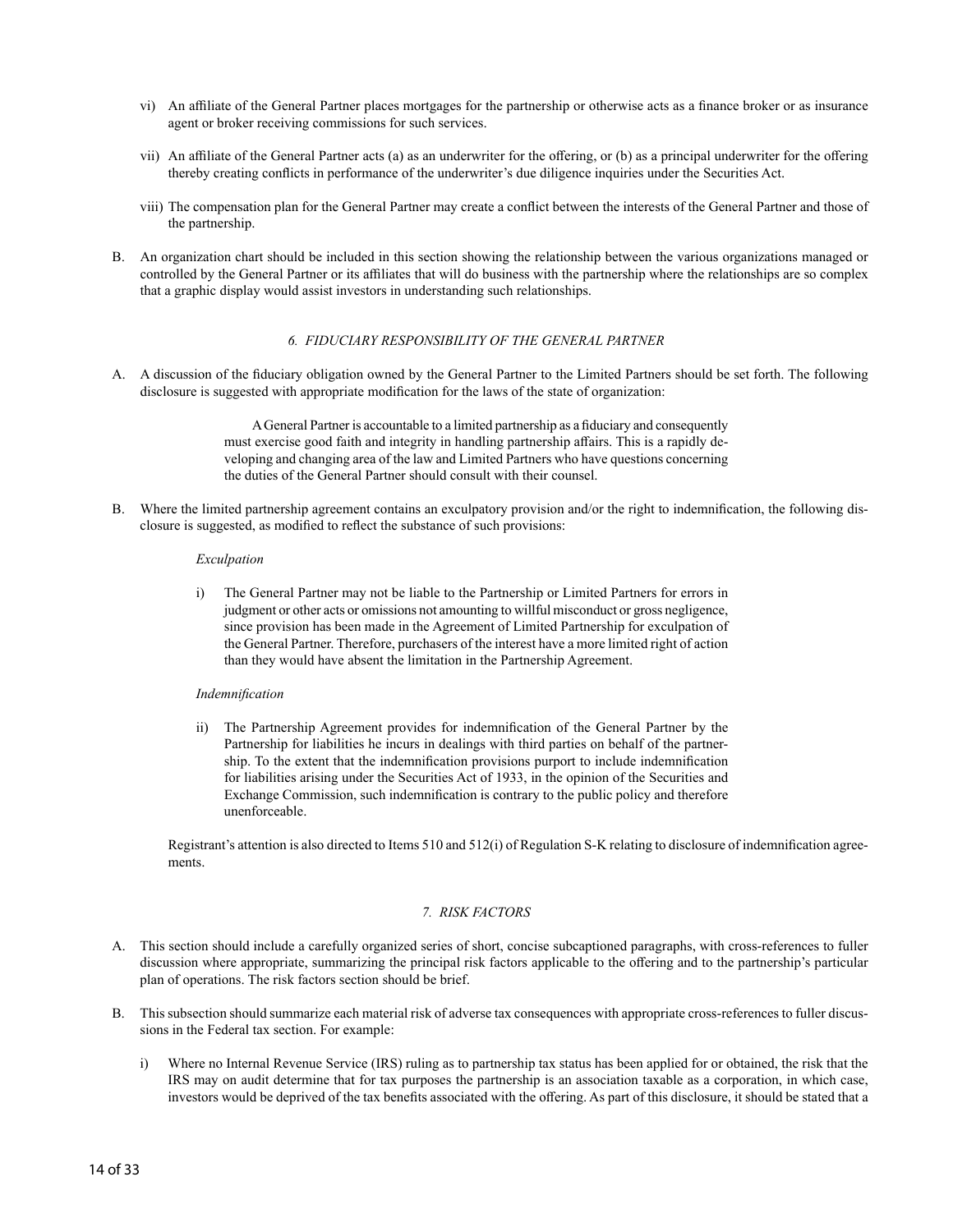material risk of IRS classification as a corporate association may exist even though registrant relies on an opinion of counsel as to partnership tax status assuch opinion is not binding on the IRS. It may also be stated that IRS classification of the partnership as a corporate association would deprive investors of the tax benefits of the offering only if the IRS determination is upheld in court or otherwise becomes final. Any such additional disclosure should explain that contesting an IRS determination may impose representation expenses on investors. (See Federal tax section, p. 12.)

- applied for, the risk that investors may lose some or all tax benefits associated with the offering. (See Federal tax section, p. ii) Where the IRS has advised registrant that it proposes not to rule, or to rule adversely, on any tax issue as to which a ruling was 12.)
- iii) The risk that after some years of partnership operations an investor's tax liabilities may exceed his cash distributions in corresponding years and that to the extent of such excess the payment of such taxes will be out-of-pocket expenses.
- the gain may be taxed as ordinary income, to what extent as capital gain. (See Federal tax section, p. 19.) iv) Upon a sale or other disposition (e.g., by gift) of a partnership interest or, upon a sale (including a foreclosure sale) or other disposition of partnership property, the risk that an investor's tax liabilities may exceed the cash he receives and that to the extent of such excess the payment of such taxes will be out-of-pocket expenses. The disclosure should indicate to what extent
- v) The risk that an audit of the partnership's information return may result in an audit of an investor's own tax return. (See Federal tax section, p. 20.)
- C. Risk factors relating to the specific partnership might include, where applicable:
	- i) Management's lack of relevant experience, or management's lack of success with similar partnerships or other real estate investments;
	- ii) Where the proceeds of the offering will be insufficient to meet the requirements of the partnership's investment objectives, a objectives as a result of not obtaining additional necessary funds; discussion of the additional sources of capital for the partnership and of the risk of not being able to satisfy the partnership's
	- iii) Where the partnership has high risk investment objectives, including high leveraging, these should be explained;
	- iv) The risk that no public market for interests is likely to develop and that holders of interests may not be able to liquidate their investment quickly;
	- v) Risks associated with contemplated rent stabilization programs, fuel or energy requirements or regulations, and construction in areas that are subject to environmental or other federal, state or local regulations, actual or pending;
	- vi) Where a material portion of the minimum net proceeds of the offering is not committed to specific properties, disclosure of the particular risk associated with an investment in such an offering. Such disclosure should include the increased uncertainty and time before the proceeds of the offering are invested and therefore a delay to investors in receiving a return on their investment. risk to investors since they are unable to evaluate the manner in which the proceeds are to be invested and the economic merit of the particular real estate projects prior to investment. Also it should be disclosed that there may be a substantial period of
- D. Risk factors relating to real estate limited partnership offerings in general should be briefly discussed after those relating to the specific of cash flow to meet fixed and maturing obligations, adverse local market conditions, risks of "leveraging," and uninsured losses. partnership. Such risks might include, where applicable: the risks associated with the ownership of real estate, including uncertainty

## *8. PRIOR PERFORMANCE OF THE GENERAL PARTNER AND AFFILIATES*

A narrative summary of the "track record" or prior performance of programs sponsored by the General Partner and its affiliates ("sponsors") II, relating to historical use of proceeds of prior programs, compensation to the sponsors, operations of prior programs, and acquisitions and sales of properties by prior programs, should be included at the back of the prospectus or in Part II of the registration statement as specified containing the information set forth below should be included in the text of the prospectus. Tables following the format of those in Appendix in paragraph B "Prior Performance Tables" hereunder.

 Sponsors are urged not to include in the prospectus information about prior performance beyond that required by this Guide except for such further material information as may be necessary to make the required statements, in light of the circumstances under which they are made, not misleading.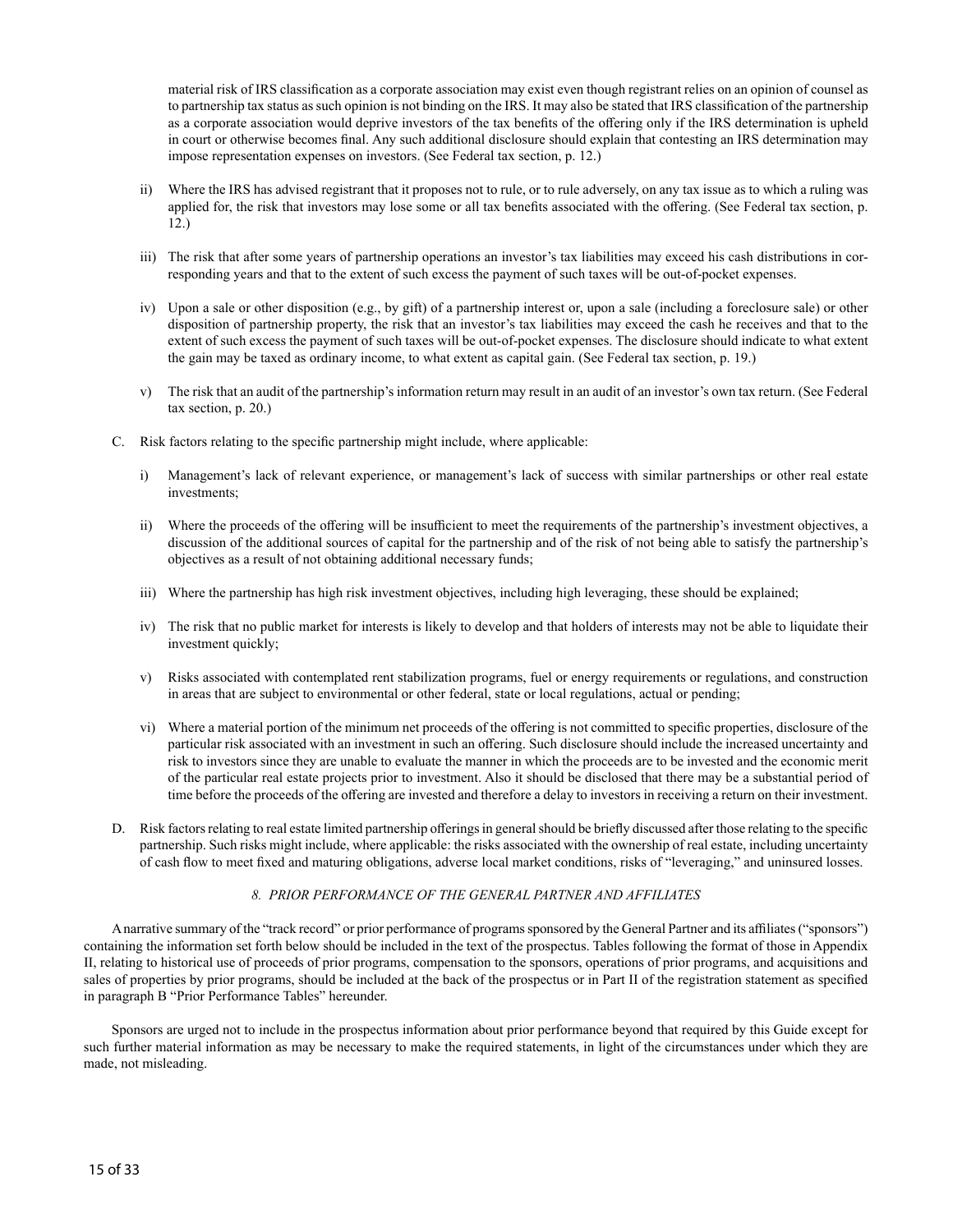*Terms used in the Guide.* "Public" programs include all offerings registered under the Securities Act of 1933, all pro grams required to report under Section 15(d) of the Securities Exchange Act of 1934 ("Exchange Act"), all programs with a class of equity securities registered pursuant to Section 12(g) of the Exchange Act, and all other programs with at least 300 security holders of record that initially raised at least \$1 million.

Programs with "similar investment objectives" are those with similar objectives as set forth in the prospectus. Generally, the sponsor has the responsibility to determine which previous programs had "similar investment objectives," taking into consideration the materiality of information about the prior programs in analyzing the registrant's proposed activities.

 similar to those of the registrant that filed reports under Section 13(a) or Section 15(d) of the Exchange Act and at least two public programs with investment objectives similar to those of the registrant that had three years of operations after investments of 90% of the amount avail- able for investment. In addition, at least two of the public offerings for programs with investment objectives to those of the registrant must A sponsor would be considered to have a "public track record" if it has sponsored at least three programs with investment objectives have closed in the previous three years.

## A. *Narrative Summary.*

- properties that are commercial (broken out by shopping centers, office buildings and others) and residential, (g) the percentage (based on purchase prices) of new, used or construction properties, and (h) the number of properties sold. Aggregate figures 1. The narrative summary in the text of the prospectus should include a description of the sponsor's experience in the last ten years with all other programs, both public and nonpublic, that have invested primarily in real estate, regardless of the investment objectives of the programs. This summary should include at least (a) the number of programs sponsored, (b) the total amount of money raised from investors, (c) the total number of investors, (d) the number of properties purchased and location by region, (e) the aggregate dollar amount of property purchased, (f) the percentage (based on purchase prices rather than on number) of should be presented separately for public and nonpublic programs. In addition, the narrative should indicate the approximate percentage of the overall data that represents activities of programs with investment objectives similar to those of the registrant. The summary also should cross-reference the prior performance tables.
- 2. The narrative summary should include a discussion of those major adverse business developments or conditions experienced by any prior program, either public or nonpublic, that would be material to investors in this program. The narrative summary also should include a cross-reference to further information that may be found in Appendix II as part of Table III.
- 3. The narrative summary should include a list of all prior public programs sponsored by the General Partner and its affiliates and an undertaking to provide upon request, for no fee, the most recent Form 10-KAnnual Report filed with the Commission by any fee, the exhibits to each such Form 10-K. prior public program that has reported to the Commission within the last twenty-four months and to provide, for a reasonable
- 4. The narrative summary should include a summary of acquisitions of properties by programs in the most recent three years as set forth in Table VI of Appendix II. The summary should include the number of properties purchased, the type, location and method of financing. Reference should be made to the more detailed description of these acquisitionsin Part II of the registration statement, and the registrant should undertake to provide the more detailed description from Part II without fee upon request.
- B. *Prior Performance Tables.* The information required by the tables set forth in Appendix II should be included in the format shown. Tables should appear at the back of the prospectus except for Table VI, which should appear only in Part II of the registration state- ment. The instructions to the tables specify the programs and time periods about which information is required.

## *9. MANAGEMENT*

- A. If a material portion of the maximum net proceeds (allowing for reserves) is not committed to specific properties, disclosure should ing that required by Item 401(f) of Regulation S-K. be made of the identity of the individuals who will make the investment decisions with appropriate background information includ-
- B. Any substantial reliance on a nonaffiliate in running the operations of the partnership should be disclosed and any relevant prior experience should be discussed. If material amounts of compensation or fees are to be paid to nonaffiliates, a separate heading should be provided entitled, "Fees and Compensation Arrangements with Nonaffiliates" and a tabular presentation describing such fees should be provided.
- C. If there is provision in the partnership agreement or otherwise for a change in the management of the partnership, a description of how such change could be accomplished should be included.
- D. The amount of, and reason for, any contingent liabilities of the General Partner and its affiliates with regard to prior programs now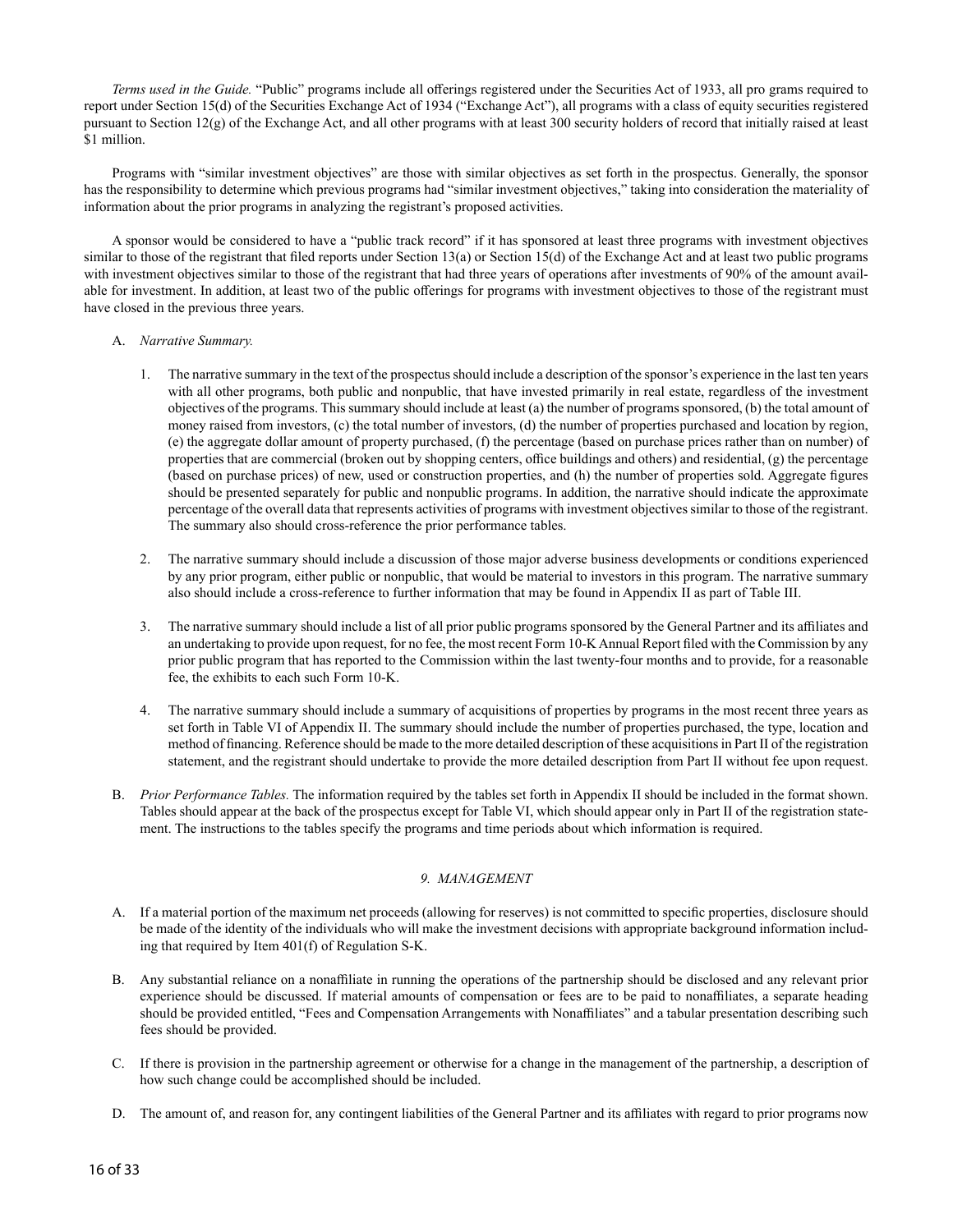in existence should be disclosed. If this information appears in the financial statements it may be incorporated hereunder by reference.

## *10. INVESTMENT OBJECTIVES AND POLICIES*

- A. Disclosure should be made of the nature of the property intended to be purchased (e.g., commercial, residential) and the criteria (e.g., method of depreciation, location) to be utilized in evaluating proposed investments.
- B. If there is provision in the partnership agreement or otherwise for change in the investment objectives of the partnership, a description of how such change could be made should be included.
- C. Generally, where the net proceeds of the offering will be invested in non-specified properties or in properties that do not have any significant operating histories, it is not appropriate to make any statement setting forth a rate of return on the investment.

## *11. DESCRIPTION OR REAL ESTATE INVESTMENTS*

- A. Risks associated with specified properties, such as competitive factors, environmental regulation, rent control regulation, fuel or energy requirements and regulation should be noted.
- B. If a material portion of the minimum net proceeds (allowing for reasonable reserves) is not committed to specific properties, the issuer should clearly so indicate in the prospectus.

 Where a reasonable probability exists that a property will be acquired and the funds to be expended represent a material portion of the net proceeds of the minimum offering, the issuer should describe such property in the registration statement at the time of filing. Where after the registration statement has been filed but prior to its effectiveness a reasonable probability arises that a property will be acquired, a description of such property should be included in a pre-effective amendment to the registration statement. Where a reasonable probability that a property will be acquired arises after the effectiveness of the registration statement and during the distribution period, a 424(c) supplement or post-effective amendment, as appropriate, should be promptly filed. (See Undertak- ing D.)\* Whether adequate disclosure of properties to be acquired has been timely made can only be determined by an examination of the facts in each case. This may vary due to different business practices particular to each issuer. Thus, as in other situations, the burden of making adequate and timely disclosure rests solely with the issuer.

 It has come to the staff's attention that on a number of occasions issuers have identified properties to be purchased and have delayed proceeding with the purchase in order to avoid the,necessary disclosure. In the staff's opinion, such practice is not consistent with the obligation of the issuer to disclose material facts relating to the offering.

## *12. FEDERAL TAXES*

 of the offering. State tax aspects need usually be summarized only to the extent required by Subsection L, below. Proper citations cases or other sources. An opinion of counsel as to all material tax aspects of the offering should be filed as an exhibit. Such opinion A. *General Instructions.* This section should summarize under a series of appropriate headings all material Federal income tax aspects should be used whenever reference is made to sections of the Internal Revenue Code (the "Code"), the Treasury regulations, decided should cite relevant authority for any conclusions expressed. The tax sections of the prospectus should summarize or restate the tax information contained in the opinion.

 The function of the tax opinion is to inform investors of the tax consequences they can reasonably expect from an investment in the partnership. If, with respect to an intended tax benefit, counsel are unable to express an opinion that such benefit will be available tax risk the particular benefit will be disallowed on audit. The tax effect of such disallowance should be explained. Each material risk of disallowance of an intended tax benefit should be disclosed in the tax opinion and under the appropriate heading in the pro- spectus. Tax counsel should be aware that their opinion speaks as of the effective date of the registration statement. Such opinion should be updated for any material changes or events occurring subsequent to filing and prior to the effective date. Ruling requests (including amendments) and rulings should also be filed as exhibits with the original filing, or by amendment as soon thereafter as because of uncertainty in the law or for other reasons, the opinion should so state and also disclose that there is or may be a material available.

 B. *Partnership Status.* Thissubsection should state whether an IRS ruling has been requested asto the entity's classification as a partnership for Federal income tax purposes. The contents of any ruling, including any conditions therein, should be summarized. Where a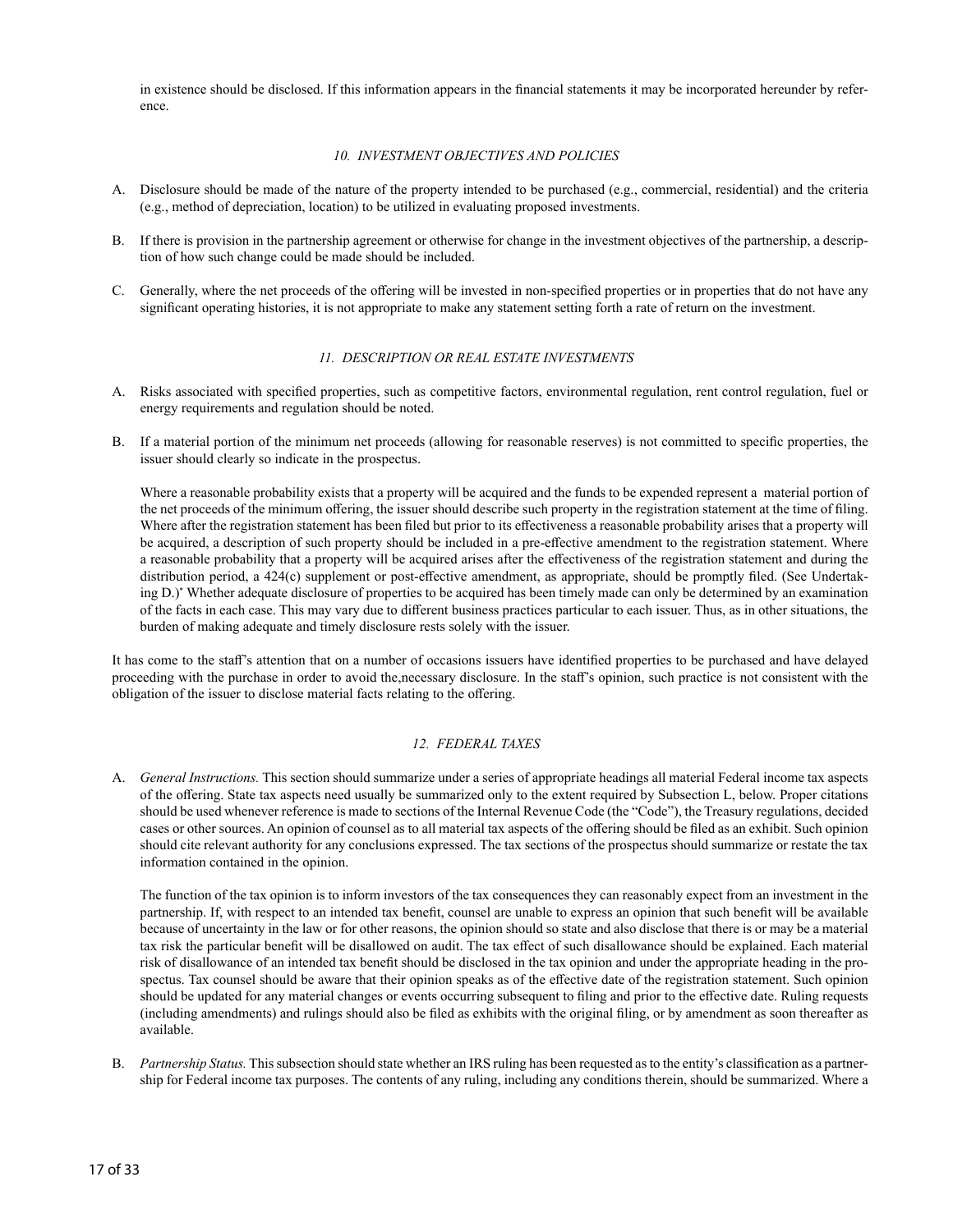requested or obtained, counsel's opinion as to partnership tax status should be summarized and the risk of IRS classification of the ruling or opinion of counsel as to partnership status is conditioned on the maintenance of certain net worth or other standards, there should be disclosure as to how these standards will be maintained in the future. If no IRS ruling as to partnership tax status has been entity as a corporate association, referred to in the Risk Factors section, should be discussed.

 C. *Taxation of Limited Partners.* Insofar as necessary to an understanding of the intended tax benefits and any material risks of their that a partner will be required to report on his Federal tax return his distributive share of partnership income, gain, loss, deductions disallowance, this subsection should summarize basic rules of partnership taxation, e.g., that a partnership is not a taxable entity, or credits, whether or not any actual distribution is made to such partner during his taxable year. The tax treatment of cash distributions to partners should also be explained.

 or credits, this subsection should set forth an opinion of counsel to the effect that the principal purpose of the allocations is not tax avoidance or evasion under Code Sec. 704(b)(2), and/or a risk disclosure to the effect that the IRS may on audit disallow any special allocation which it determines to have tax avoidance or evasion as its principal purpose. The tax consequences to partners of disallowance of a special allocation should be explained. Where applicable, the tax consequences of retroactive allocations to If the partnership agreement provides special allocations among partners of distributive shares of income, gain, loss, deductions new partners should be discussed.

 his partnership interest should be explained. If there is a question as to whether the partnership's nonrecourse debt will enter into D. *Basis.* This subsection should explain that a partner may deduct his share of partnership losses only to the extent of the adjusted basis of his interest in the partnership. Inclusion of a partner's share of the partnership's nonrecourse debt in the adjusted basis of bases of the limited partners' interest, that should be disclosed.

 Where appropriate, there should be an explanation of the consequences to a limited partner of a reduction in his share of the partner- ship's nonrecourse debt as may result, for example, from a change in his profit sharing ratio.

- challenge useful lives chosen by the partnership should be disclosed together with an explanation of the possible tax consequences of applying longer useful lives to partnership property. If methods of depreciation available only to a "first-user" are to be utilized, the basis of such "first-user" status should be explained. Depreciation recapture may be explained here with appropriate cross-reference E. *Depreciation and Recapture.* This subsection should explain the method or methods of depreciation to be used by the partnership on its depreciable property as well as the basis for determining useful lives of such property. Any material risks that the IRS may to subsections on Sale or Other Disposition of Partnership Property and Sale or Other Disposition of a Partnership Interest.
- discussed. It should be explained that if a partnership takes a large deduction for prepaid interest in its first year of operation, having level and require that it be allocated over the term of the loan. F. *Deductibility of Prepaid and Other Expenses.* As to prepaid interest, possible nondeductibility in the year of payment should be little or no income in such year, the IRS may determine that the prepayment created a material distortion of income at the partnership

As to other material partnership expenses (e.g., interim commitment fees, management fees, permanent mortgage fees, etc.) it should be stated which are deductible, which are nondeductible and as to which deductibility is uncertain. Where applicable, the possible nondeductibility of guaranteed payments under Code Sec. 707(c) should be discussed.

G. *Tax Liabilities in Later Years.* This subsection should discuss the Risk Factors disclosure that after some years of partnership operations an investor's tax liabilities may exceed cash distributions in corresponding years. The tax problems that will arise after partnership property reaches the point where the partnership's nondeductible mortgage amortization payments exceed its depreciation deductions (the crossover point) should be explained.

 It should also be explained that where partnership losses offset an investor's earned income at a 50 percent rate, partnership income in later years may be taxed to the investor at a higher rate.

 explain the tax effect on a partner of being relieved from his share of the partnership's nonrecourse liabilities. The discussion should H. *Sale or Other Disposition of a Partnership Interest.* This subsection should begin with a restatement of the Risk Factors disclosure that an investor may be unable to sell his partnership interest as there may be no market for it. The subsection should then discuss the Risk Factors disclosure that taxes payable on a sale of a partnership interest may exceed cash received. The discussion should also state to what extent the gain recognized will be taxed as ordinary income, to what extent as capital gain.

 tax consequences on a transferee Limited Partner should the election not be made. Whether or not the partnership plans to make the Sec. 754 election should be disclosed together with an explanation of the possible

This subsection should also explain that a gift of an interest in a partnership holding leveraged property may result in Federal income tax (as well as Federal gift tax) liability to the donor. It should be explained that the IRS is likely to consider that a partner who gives away his partnership interest is relieved of his share of the partnership's nonrecourse liabilities and that he may realize a taxable gain on the gift to the extent that his share of such liabilities exceeds his adjusted basis in his partnership interest. It should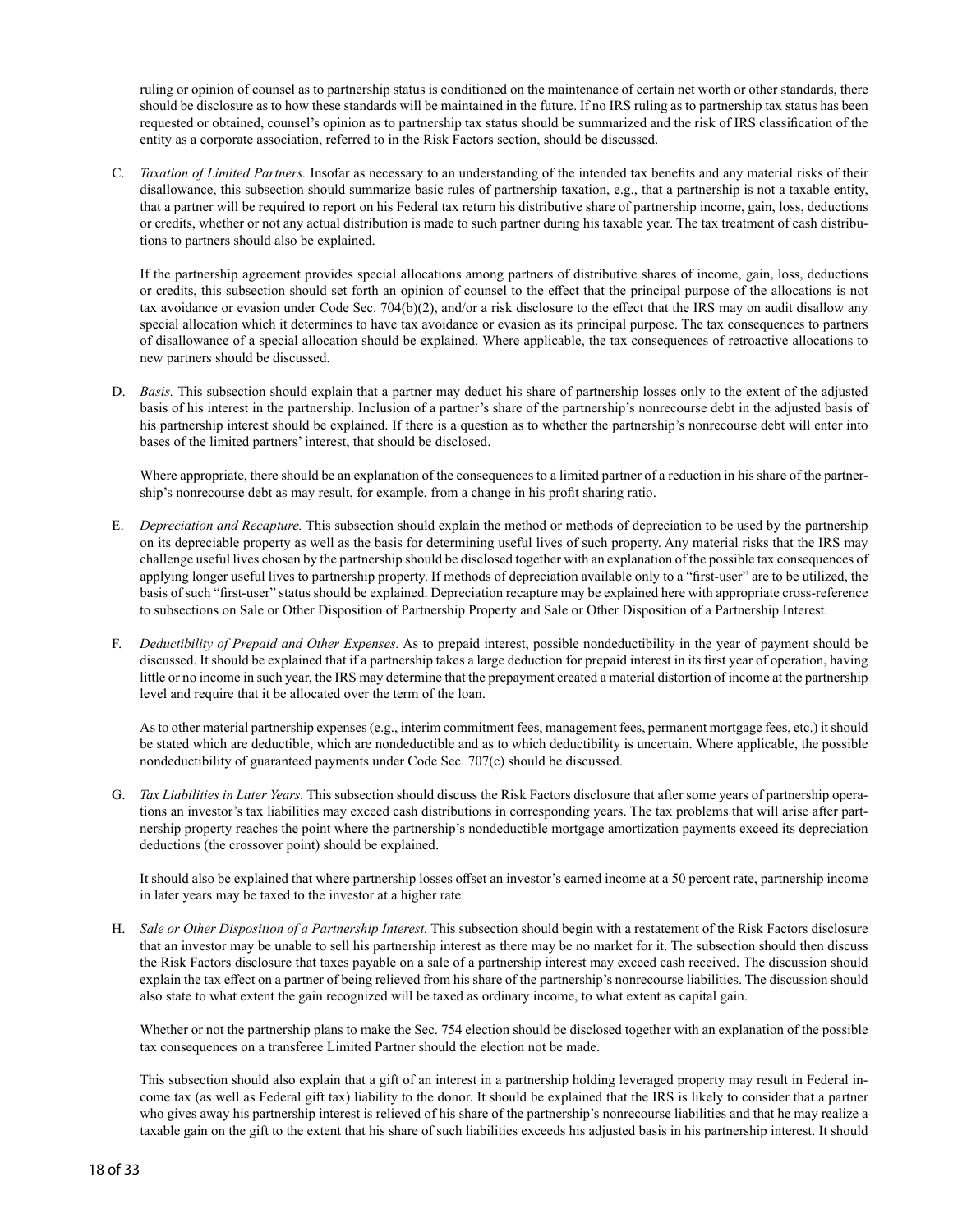be stated to what extent the gain will be taxed as ordinary income, to what extent as capital gain.

I. *Sale or Other Disposition of Partnership Property.* This subsection may use cross-reference to, or be combined with, subsection H in order to avoid repetition.

The subsection should discuss the Risk Factors disclosure that upon a sale (including a foreclosure sale) or other disposition of partnership property an investor's tax liability may exceed cash he would receive. The discussion should explain that the amount received by the partnership on sale (including a foreclosure sale) or other disposition of property will include any nonrecourse indebtedness to which the property was subject. It should be stated to what extent the gain will be taxed as ordinary income, to what extent as capital gain.

If appropriate, the tax treatment of dealer property should be explained. Should the sale of condominium units by the partnership be contemplated, it should be pointed out such units may be treated as dealer property.

- J. *Section 183.* The possible impact of this Code section on investors lacking a profit objective in investing in any tax shelter program note that the section may apply to the Limited Partners of a partnership notwithstanding any profit objective the partnership itself which is expected to generate annual net losses for tax purposes for a period of years should be discussed. The discussion should may be deemed to have.
- K. *Liquidation or Termination of the Partnership*. The tax consequences to a Limited Partner of partnership liquidation or termination should be explained.
- L. *State, Local and Foreign Taxes.* It should be disclosed whether partners will be required to file tax returns and/or be subject to tax in any state or states other than their state of residence, or in any foreign countries. Where applicable, state and foreign tax rates should be noted.
- M. *Tax Returns and Tax Information.* It should be disclosed what kind of tax information will be supplied to Limited Partners and when, and whether the same kind of information will also be supplied to assignees who are not substitute limited partners.

 It should be explained that the information return filed by the partnership may be audited and that such audit may result in adjustments or proposed adjustments. Any adjustment of the partnership information return would normally result in adjustments or proposed adjustments of a partner's own return. Any audit of a partner's return could result in adjustments of nonpartnership as well as partnership income and losses.

 information deemed material in the particular offering. N. *Other Headings.* Where applicable the tax section should also discuss the limitation on deductions of investment interest, the minimum tax on tax preference income, the impact of tax preference items on the maximum tax on earned income, and any other tax

## *13. GLOSSARY*

 If terms are used in the prospectus that are technical in nature or are susceptible to varying methods of computation, e.g., acquisition fees, book value, capital contribution, cash flow, cash available for distribution, construction fees, cost of property, development fee, net worth, organization and offering expenses, profit, partnership management fee and property management fee, definitions should be provided. For purposes of uniformity, it is suggested that these definitions conform to those that appear in the Statement of Policy Regarding Real Estate Programs of the North American Securities Administrators Association, or that any variations, and the economic effect thereof, be disclosed.

#### *14. SUMMARY OF PARTNERSHIP AGREEMENT*

A brief summary of the material provisions of the Limited Partnership Agreement should be included.

## *15. REPORTS TO LIMITED PARTNERS*

 The registrant should identify all reports and other documents that will be furnished to Limited Partners as required by the partnership's financial information contained in such reports will be prepared on an accrual basisin accordance with generally accepted accounting principles, with a reconciliation with respect to information furnished to limited partners for income tax purposes; (2) whether independent certified public accountants will audit the financial statements to be included in the annual report; (3) whether the annual report will be provided to limited partners within 90 days following the close of the partnership's fiscal year; (4) that a detailed statement of any transactions with the General Partner or its affiliates, and of fees, commissions, compensation and other benefits paid, or accrued to the General Partner or its affiliates for Limited Partnership Agreement and the undertakings to the registration statement. In particular, registrant should disclose: (l) whether the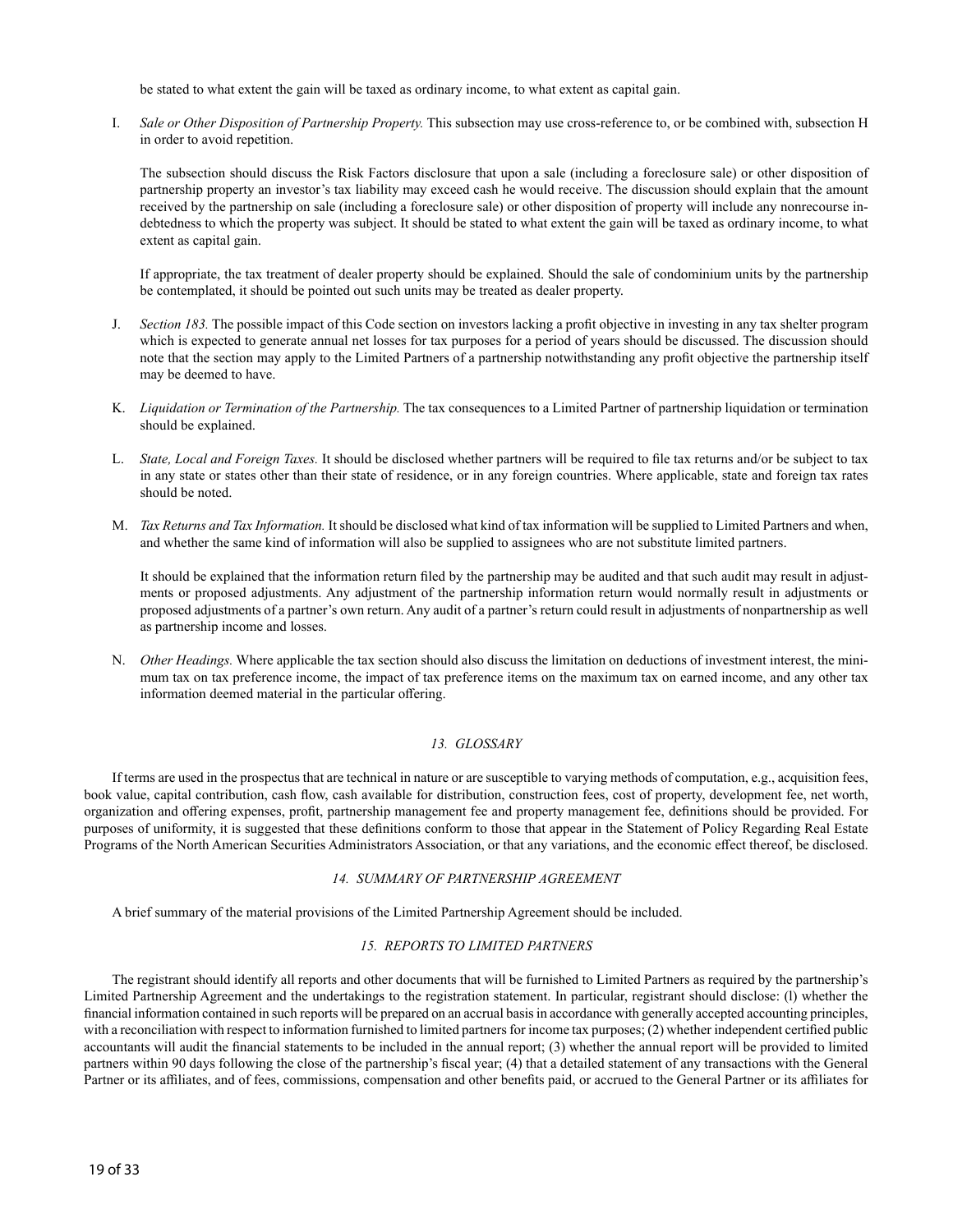the fiscal year completed, showing the amount paid or accrued to each recipient and the services performed, will be furnished to each limited partner at least on an annual basis pursuant to the registrant's undertaking; (5) that the information specified by Form 10-Q (if such report is required to be filed with the Commission) will be furnished to limited partners within 45 days after the close of each quarterly fiscal period pursuant to the registrant's undertaking; and (6) if the registrant has applied for, but not received an IRS ruling as to the tax status at the time of effectiveness of the registration statement, that the registrant will promptly notify each limited partner, in writing, pursuant to its undertaking of the receipt of the ruling or of an adverse ruling or refusal to rule by the IRS.

## *16. THE OFFERING-DESCRIPTION OF THE UNITS*

 In addition to the disclosure required by the relevant items of Form S-1 or S-11, disclosure should be made of all restrictions on transfer of the interests, including those in the Partnership Agreement, those imposed by state suitability standards or blue sky laws, and those resulting from the tax laws.

## *17. REDEMPTION, REPURCHASE AND RIGHT OF PRESENTMENT AGREEMENTS*

 There should be a discussion of any provisions in the partnership agreement that allow the General Partner or its affiliates to redeem or repurchase the offered security or that allow the investor to seek redemption or repurchase. The conditions or formulae used, e.g., purchase price less capital returns, should also be disclosed. Registrant should be careful to appropriately describe the investor's right — whether it be redemption, repurchase, or merely a right of presentment. The discussion should include the following factors:

- (1) The appraisals are simply estimates of value and may not necessarily correspond to realizable value;
- (2) The order in which redemption requests will be honored (post mark or other objective standard);
- (3) Whether the General Partner and its affiliates will defer their redemption requests until requests for redemption by the Limited Partner public investors have been met;
- (4) The source and amount of funds (together with any legal or practical limitations) available for this purpose;
- (5) The circumstances under which a later request will be honored, while an earlier request is still pending;
- (6) Tax consequences related to redemption;
- (7) The period of time during which a redemption request may be pending prior to its being granted or rejected;
- (8) Whether there is to be allocation of funds among partners requesting redemption in circumstances where redemption requests exceed funds available for this purpose. If so, state and briefly describe the allocation process;
- (9) Whether Limited Partners must hold an interest in the partnership for a specified period prior to making a redemption request; and
- (10) A detailed statement of the procedure that must be followed in order to redeem or seek repurchase of the interest, including the forms that must be presented, and whether signature guarantees will be required.

## *18. PLAN OF DISTRIBUTION*

- distribution of the interests, which is intended to be finalized after effectiveness of the registration statement, such understanding or A. If there is an understanding or arrangement, whether written or oral, between the registrant and any broker or dealer, relating to the arrangement should be disclosed.
- B. If, after the registration statement becomes effective, the registrant enters into any selling arrangement which calls for the payment of more than the usual and customary compensation, a sticker supplement (Rule 424(c)) describing such arrangement should be filed.
- C. If the registrant intends to pay referral or similar fees to any professional or other persons in connection with the distribution of the interests, this fact should be disclosed.
- D. If the General Partner or its affiliates intend to purchase interests, and such interests will be included in satisfying the minimum offer- ing requirements, it should be disclosed whether such interests are intended to be resold, and if so, the period of time these interests will be held prior to being resold. Depending on the circumstances, such interests may be considered to be unsold allotments under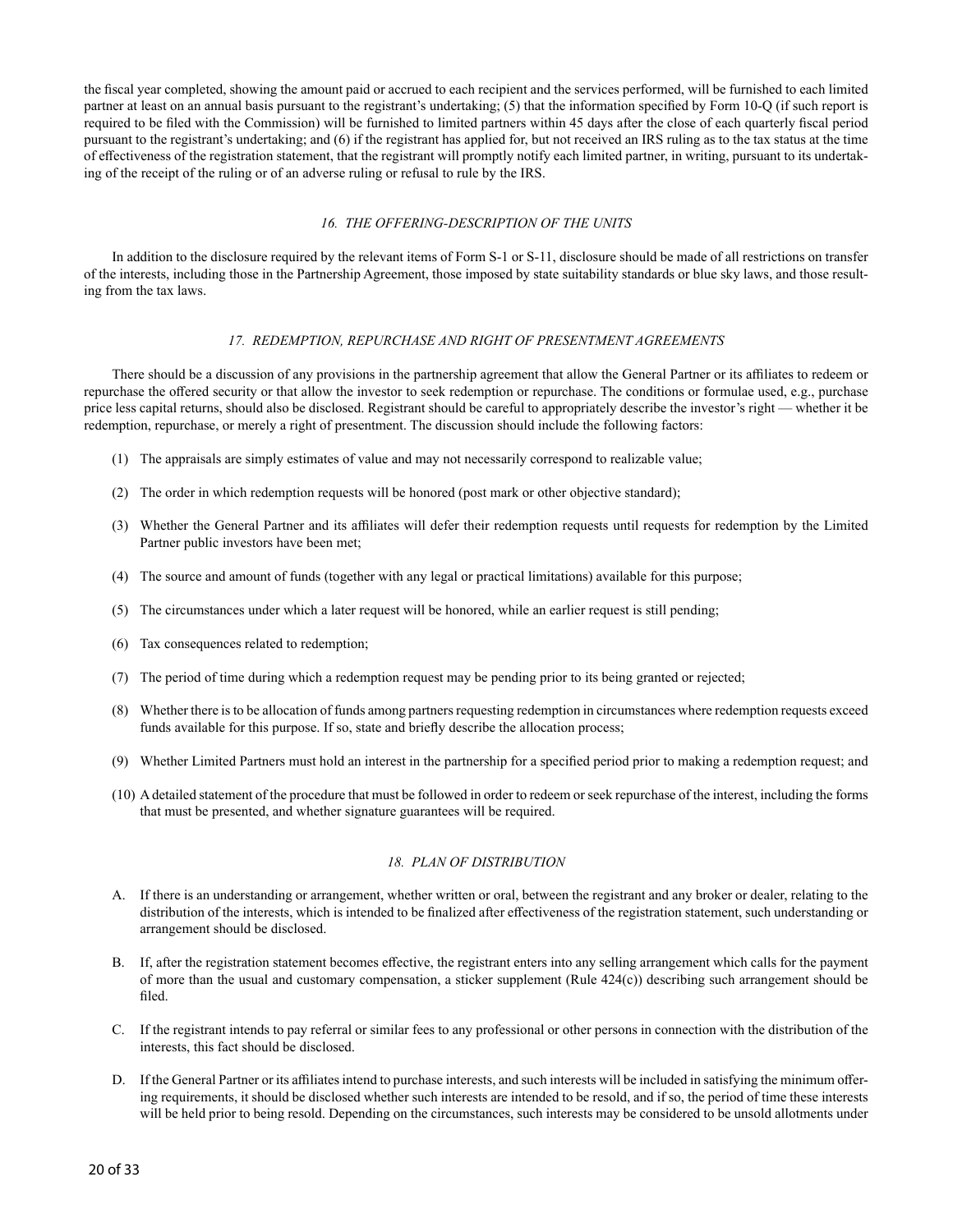Section 4(3) of the Act. (See Securities Act Release 4150.)

## *19. SUMMARY OF PROMOTIONAL AND SALES MATERIAL*

- A. The sales material should present a balanced discussion of both risk and reward. The contents of the sales material or sales meetings or seminars should be consistent with the representations in the prospectus.
- B. A section which identifies all written sales material proposed to be transmitted to prospective investors orally or in writing should be included. The sales material should be appropriately identified by title and character and should be separately categorized either publication and the date of prior publication, if any, identify any persons who are quoted without being identified, and, except in the case of a public official document or statement, state whether or not the consent of the author and publication have been obtained exhibits, media advertising, charts and pictures relating to the offering of the security and proposed to be transmitted to prospective as the registrant's material or that of another person. If material provided by the latter is to be used, state the name of the author and for the use of the material as sales material. Sales materials include memoranda, summary descriptions, graphics, supplemental investors.
- C. If any other material is to be used subsequent to the effective date, a "sticker" supplement  $(424(c)$  prospectus) should be filed to describe any such sales material.
- of the registrant, and including all material described in paragraph B above, should be submitted to the staff supplementally, prior or its affiliates to broker/dealers or other sales personnel and may include material labeled "for broker/dealer use only." Staff com- ments, if any, will be promptly communicated to the registrant. Registrant should check with the staff before using sale material that has been submitted to the staff. D. Any sales material that is intended to be furnished to investors orally or in writing, other than that which is used for internal purposes to its use. For purposes of this paragraph only, sales material includes all marketing memoranda that are sent by the General Partner
- E. Wherever public sales meetings or seminars are to be employed to discuss the offering, individually or in conjunction with other tax sheltered offerings, the staff should be provided, as supplemental information, copies of any written scripts or outlines which are prepared for use in such meetings a reasonable time prior to their use.
- supplementally with respect to such use, and any qualification contained in counsel's opinion should be referred to in such material F. Reference in sales material or at such sales meetings or seminars to Federal income tax treatment of the partnership and its investors should refer to either a ruling of the IRS or an opinion of counsel. Counsel should be named, his acknowledgement furnished by cross-referencing to the prospectus. Where the program has not sought a ruling as to the tax status (partnership) from the IRS and is relying on an opinion of counsel, it should be indicated that an opinion of counsel is not binding on the IRS.

## *20. UNDERTAKINGS*

A. The following undertaking should be included in the registration statement if the securities to be registered are to be offered in a continuous offering over an extended period of time:

> The registrant undertakes (a) to file any prospectuses required by Section  $10(a)(3)$  as post- effective amendments to the registration statement, (b) that for the purpose of determining any liability under the Act each such post-effective amendment may be deemed to be a new registration statement relating to the securities offered therein and the offering of such securities at that time may be deemed to be the initial bona fide offering thereof, (c) that all post-effective amendments will comply with the applicable forms, rules and regulations of the Commission in effect at the time such post-effective amendments are filed, and (d) to remove from registration by means of a post-effective amendment any of the securities being registered which remain at the termination of the offering.

B. The following undertaking should be included in every registration statement:

 tailed statement of any transactions with the General Partner or its affiliates, and of fees, commissions, compensation and other benefits paid, or accrued to the General Partner or its affiliates for the fiscal year completed, showing the amount paid or accrued to each recipient The registrant undertakes to send to each limited partner at least on an annual basis a deand the services performed.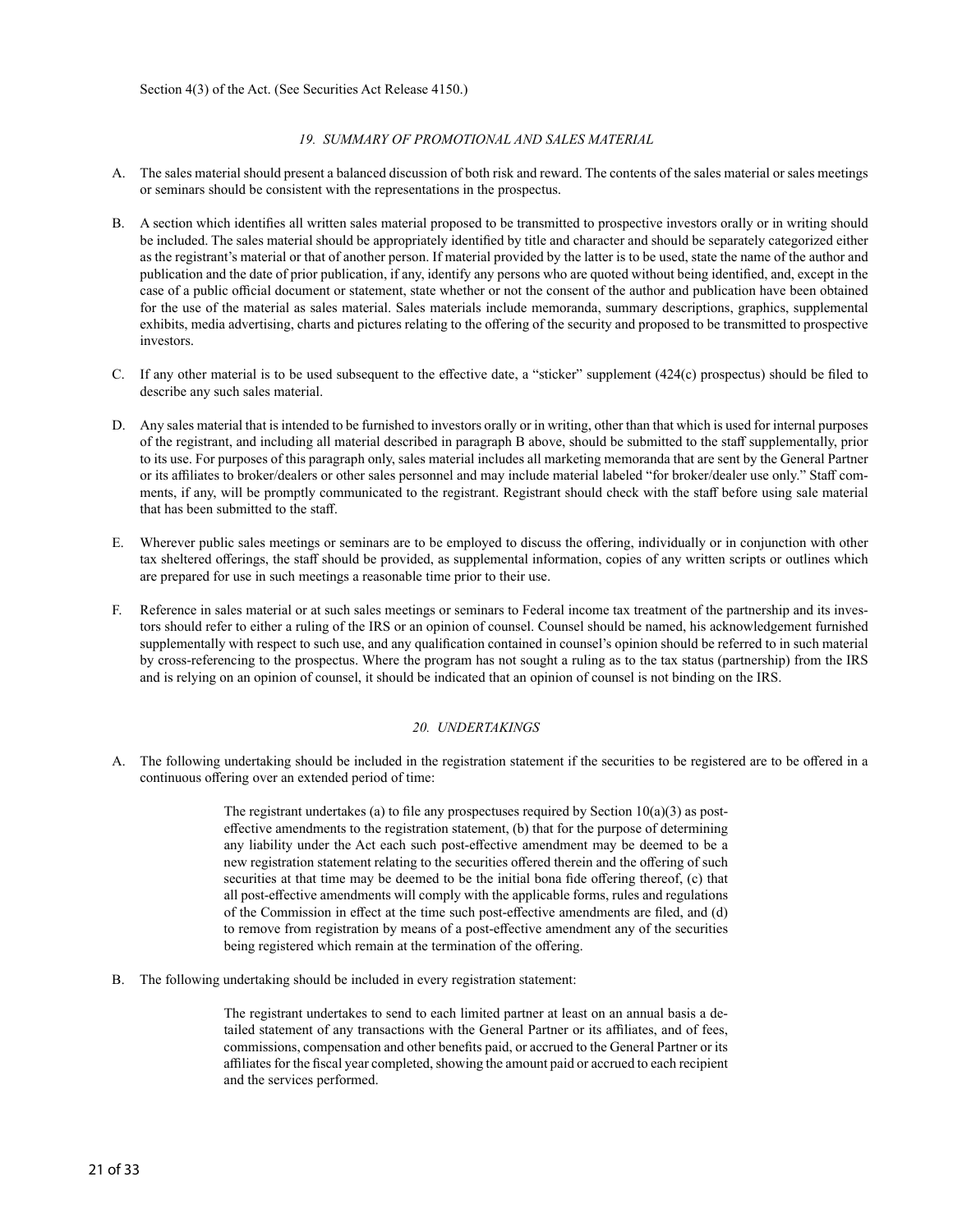C. The following undertaking should be included in every registration statement:

The registrant undertakes to provide to the limited partners the financial statements required by Form 10-K for the first full fiscal year of operations of the partnership.

D. The following undertakings relating to investment of the proceeds of an offering in which a material portion of the maximum net proceeds (allowing for reasonable reserves) is not committed (i.e., subject to a binding purchase agreement) to specific properties should be included in the registration statement:

> The registrant undertakes to file a sticker supplement pursuant to Rule 424(c) under the Act during the distribution period describing each property not identified in the prospectus at such time as there arises a reasonable probability that such property will be acquired and to consolidate all such stickers into a post-effective amendment filed at least once every and fees received by the General Partner(s) and its affiliates in connection with any such acquisition. The post-effective amendment shall include audited financial statements meet- ing the requirements of Rule 3-14 of Regulation S-X only for properties acquired during three months, with the information contained in such amendment provided simultaneously to the existing Limited Partners. Each sticker supplement should disclose all compensation the distribution period.

> The registrant also undertakesto file, after the end of the distribution period, a current report on Form 8-K containing the financial statements and any additional information required by Rule 3-14 of Regulation S-X, to reflect each commitment (i.e., the signing of a bind- 10% or more (on a cumulative basis) of the net proceeds of the offering and to provide the information contained in such report to the Limited Partners at least once each quarter after the distribution period of the offering has ended. ing purchase agreement) made after the end of the distribution period involving the use of

 *Note* - Offers and sales of the interests may continue after the filing of a post-effective amend- spectus is as complete as the information contained in the most recently filed post-effective ment containing information previously disclosed in sticker supplements to the prospectus, as long as the information disclosed in a current sticker supplement accompanying the proamendment.

E. If the registrant has applied for a ruling from the IRS as to tax status, and has not received it at the time of effectiveness:

 of the ruling or of an adverse ruling or refusal to rule by the IRS, and undertakes to file with The registrant undertakes to promptly notify each limited partner, in writing, of the receipt the Commission a Form 8-k describing such event.

|                                                            | Minimum<br>Dollar<br>Amount | Per<br>Cent   | Maximum<br>Dollar<br>Amount | Per<br>Cent   |
|------------------------------------------------------------|-----------------------------|---------------|-----------------------------|---------------|
| Public Offering Expenses:                                  | \$                          | 100.00%       | S                           | 100.00%       |
| Underwriting Discount and<br>Commissions Paid to Affiliate |                             |               |                             |               |
|                                                            |                             | $\frac{0}{0}$ | S                           | $\frac{0}{0}$ |

## EXAMPLE OF SUMMARY OF THE USE OF PROCEEDS SECTION Estimated Application of Proceeds of This Offering **APPENDIX I**

Prepaid Terms and Fees Related to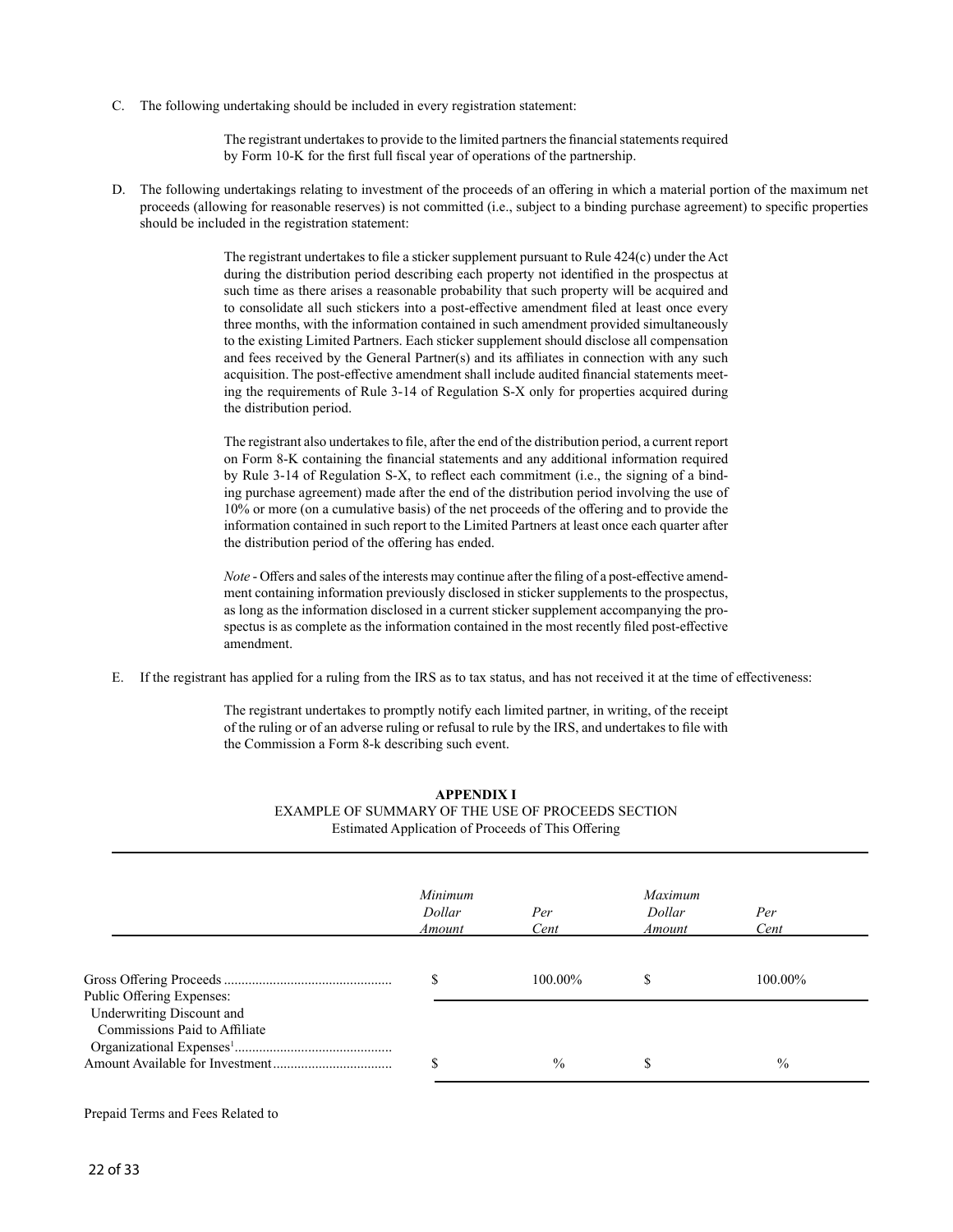| Purchase of Property <sup>2</sup><br>Cash Down Payment (Equity)<br>Acquisition Fees (Real Estate Commissions) <sup>3</sup><br>Working Capital Reserve |  |  |               |
|-------------------------------------------------------------------------------------------------------------------------------------------------------|--|--|---------------|
|                                                                                                                                                       |  |  | $\frac{0}{0}$ |

 The Corporate General Partner and its affiliates may receive a maximum of \$ ( %) if the minimum dollar amount is sold and \$ ( %) upward to take into account this obligation of the seller so that in effect the Partnership, as purchaser, will bear all or a portion of the commisif the maximum dollar amount is sold from the sellers of the properties as Real Estate Commissions on purchases of properties. Real estate commissions are normally paid by the seller of a property rather than the buyer. However, the price of a property will generally be adjusted sion in the purchase price of the property. The partnership also expects to pay commissions in connection with the sale of properties which will reduce the net proceeds to the Partnership of any such sales.

## **APPENDIX II**  PRIOR PERFORMANCE TABLES *Instructions to Appendix II*

 text, explains the significance of the track record and the tables, explains where additional information (Part II of the registration statement or Form 10-K Annual Reports for prior programs) can be obtained on request and includes a glossary of terms used in the 1. The prior performance tables should be preceded by a narrative introduction that cross-references the narrative summary in the tables.

This introduction also should include a discussion of the factors the sponsor considered in determining which previous programs had "similar investment objectives" to those of the registrant.

 tor will be able to understand the significance of the information presented. There also should be set forth with or in each table any further material information that may be necessary to make the required tabular data, in light of the circumstances under which it 2. Each of the tables should be introduced by a brief narrative explaining the objective of the table and what it covers so that the invesis presented, not misleading.

<sup>&</sup>lt;sup>1</sup> Includes a \$ non-recurring organization fee to be received by the Corporate General Partner and legal, accounting, printing and other expenses of this offering. To the extent, if any, that expenses of the offering exceed \$ per interest, the excess will be paid by.

Includes prepaid interest, points, loan commitment fees and legal and other costs of acquisition. The percentage of such items to be capitalized is...%

<sup>&</sup>lt;sup>3</sup> "Real Estate Commission" is defined as the total of all fees and commissions paid by any person to any person, including the Corporate General Partner or affiliates in connection with the selection, purchase, construction or development of any property by the Partnership, whether designated as real estate commission, acquisition fees, finders fees, selection fees, development fees, construction fees, non-recurring management fees, consulting fees or any other similar fees or commissions howsoever designated and howsoever treated for tax or accounting purposes. (See "Compensation to Management." Page .)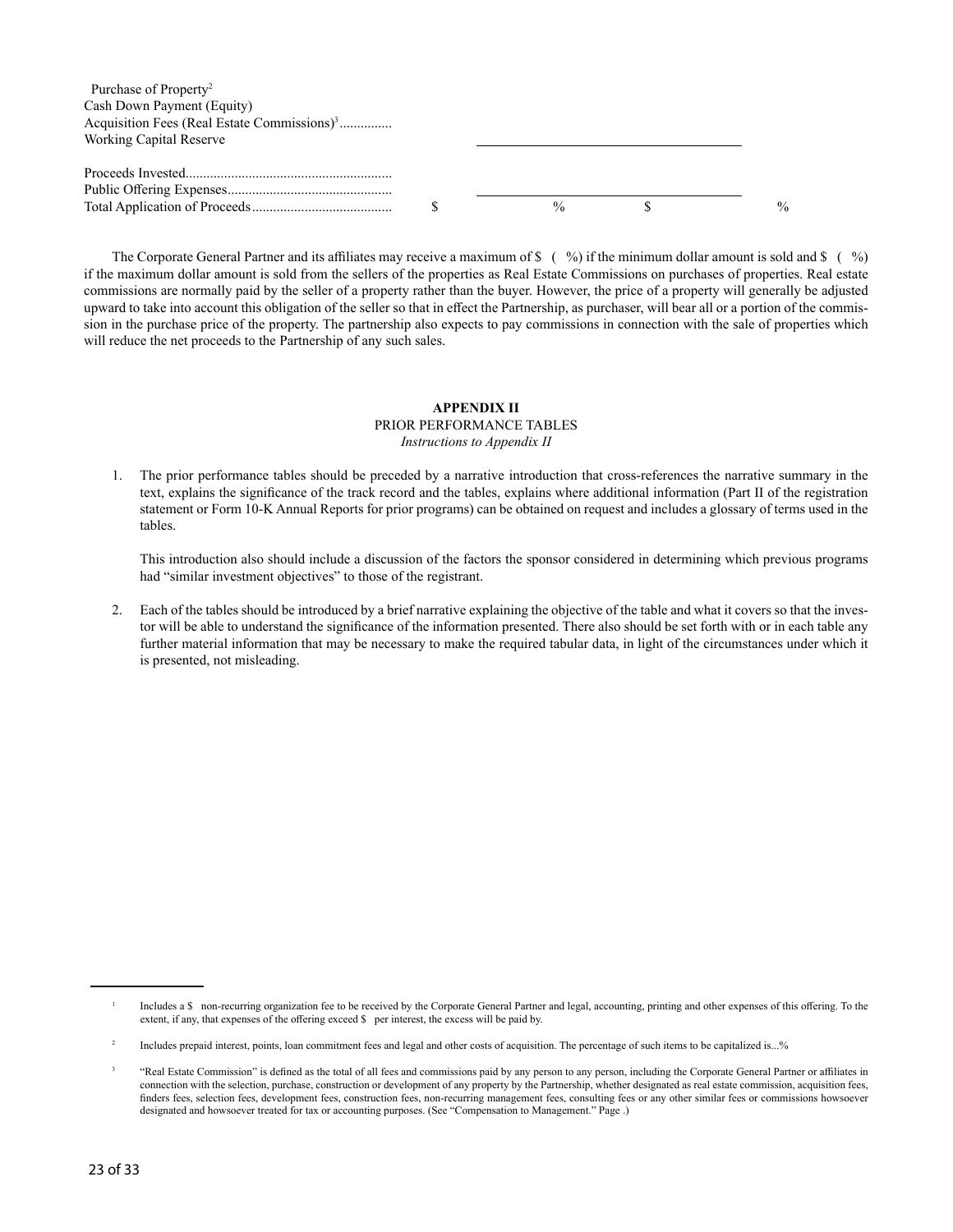## Table I. *Experience in Raising and Investing Funds (on a percentage basis)*

## *Instructions:*

- 1. Include information only for programs the offering of which closed in the most recent three years.
- 2. Sponsors with a "public track record" should include information relating only to public programs with investment objectives similar to those of the registrant.
- investment objectives similar to those of the registrant. If the sponsor has not sponsored at least five such programs, then informa- indicate by note if the investment objectives of any program are not similar to those of the registrant and should briefly describe 3. If the sponsor does not have a "public track record," information must be given for each prior program, public or nonpublic, with tion must be given for each prior program, public or nonpublic, even if the investment objectives for those programs are not similar to those of the registrant. In that case, nonpublic programs with investment objectives that are not similar to those of the registrant should be grouped together according to investment objective and information about those programs presented on an aggregate basis by year. If so presented, the number of programs that have been aggregated should be disclosed. The sponsor also should those investment objectives.

Program X Program Y

 Dollar amount offered Less offering expenses: Selling commissions and discounts retained by affiliates Acquisition fees Total acquisition cost Percent leverage (mortgage financing divided by total acquisition cost) Date offering began Length of offering (in months) Months to invest 90% of amount available for investment (measured from beginning of offering) Dollar amount raised (100%) Organizational expenses Other (explain) Reserves Percent available for investment Acquisition costs: Prepaid items and fees related to purchase of property Cash down payment Other (explain)

## *Table II. Compensation to Sponsor*

## *Instructions:*

- 1. Include in a separate column for each program aggregated payments made to the sponsor only by real estate programs the offering of which closed in the most recent three years. Include in another separate column aggregate payments to the sponsor in the most recent three years from all other programs and indicate the number of programs involved.
- 2. Sponsors with a "public track record" should include information relating only to public programs with investment objectives similar to those of the registrant.
- investment objectives similar to those of the registrant. If the sponsor has not sponsored at least five such programs, then informa- indicate by note if the investment objectives of any program are not similar to those of the registrant and should briefly describe 3. If the sponsor does not have a "public track record," information must be given for each prior program, public or nonpublic, with tion must be given for each prior program, public or nonpublic, even if the investment objectives for those programs are not similar to those of the registrant. In that case, nonpublic programs with investment objectives that are not similar to those of the registrant should be grouped together according to investment objective and information about those programs presented on an aggregate basis by year. If so presented, the number of programs that have been aggregated should be disclosed. The sponsor also should those investment objectives.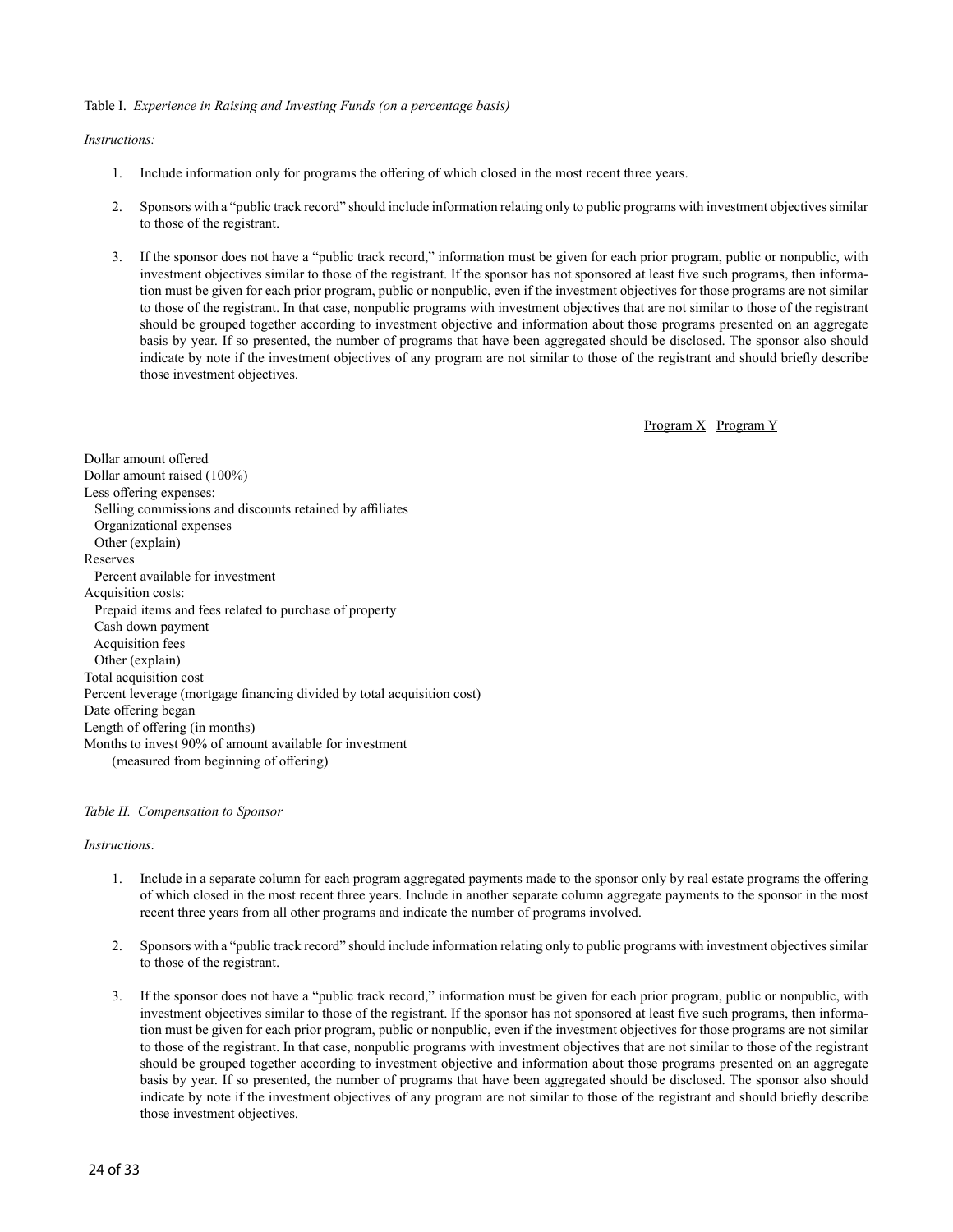4. The cable should include any real estate commissions and other fees paid to the sponsor in connection with the acquisition or disposition of any properties by the program by entities other than the program itself.

| Type of Compensation                                        | Program $X$ | Program Y | Other Programs |
|-------------------------------------------------------------|-------------|-----------|----------------|
| Date offering commenced                                     |             |           |                |
| Dollar amount raised                                        |             |           |                |
| Amount paid to sponsor from proceeds of offering:           |             |           |                |
| Underwriting fees                                           |             |           |                |
| Acquisition fees                                            |             |           |                |
| — real estate commissions                                   |             |           |                |
| — advisory fees                                             |             |           |                |
| - other (identify and quantify)                             |             |           |                |
| Other                                                       |             |           |                |
| Dollar amount of cash generated from operations before      |             |           |                |
| deducting payments to sponsor                               |             |           |                |
| Amount paid to sponsor from operations:                     |             |           |                |
| Property management fees                                    |             |           |                |
| Partnership management fees                                 |             |           |                |
| Reimbursements                                              |             |           |                |
| Leasing commissions                                         |             |           |                |
| Other (identify and quantify)                               |             |           |                |
| Dollar amount of property sales and refinancing before      |             |           |                |
| deducting payments to sponsor                               |             |           |                |
| — cash                                                      |             |           |                |
| — notes                                                     |             |           |                |
| Amount paid to sponsor from property sales and refinancing: |             |           |                |
| Real estate commissions                                     |             |           |                |
| Incentive fees <sup>1</sup>                                 |             |           |                |
| Other (identify and quantify)                               |             |           |                |
| Table III. Operating Results of Prior Programs              |             |           |                |

*Instructions:*

- 1. Include information only for programs the offerings of which closed in the most recent five years. Financial data for each program should be presented separately for each year.
- 2. Sponsors with a "public track record" should include information relating only to public programs with investment objectives similar to those of the registrant.
- ment objectives similar to those of the registrant. If the sponsor has not sponsored at least five such programs, then information must if the investment objectives of any program are not similar to those of the registrant and should briefly describe those investment 3. If the sponsor does not have a "public track record," information must be given for each program, public or nonpublic, with investbe given for each prior program, public or nonpublic, even if the investment objectives for those programs are not similar to those of the registrant. In that case, nonpublic programs with investment objectives that are not similar to those of the registrant should be grouped together according to investment objective and information about those programs presented on an aggregate basis by year. If so presented, the number of programs that have been aggregated should be disclosed. The sponsor also should indicate by note objectives.

Explain subordinated commissions in a note. 1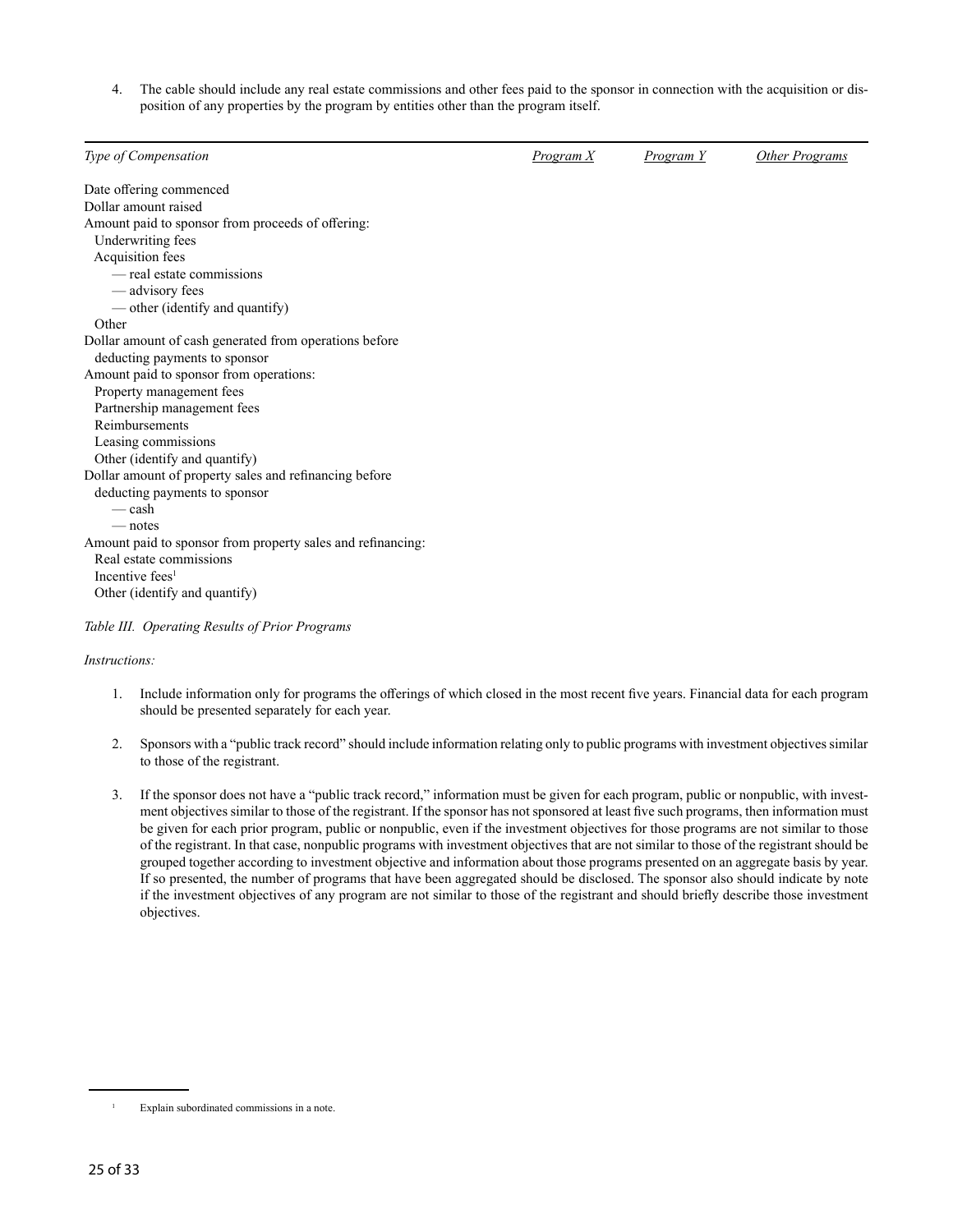information about nonpublic programs is required to be included, such information may be presented on a tax basis if the program's books have not been kept on a GAAP basis. If there are any significant differences in operating results between accounting on a tax 4. Information should be presented on the basis of generally accepted accounting principles ("GAAP") where indicated. However, where and GAAP basis, they should be explained. This explanation should provide the reader with any additional information about the particular programs presented that may be necessary to make the information contained in the Table not materially misleading in light of the circumstances under which the information is given.

|                                                                                       |      | Program $X$ $\_\_$ |      |
|---------------------------------------------------------------------------------------|------|--------------------|------|
|                                                                                       | year | year               | year |
|                                                                                       | 1    | 2                  | 3    |
| Gross Revenues                                                                        |      |                    |      |
| Profit on sale of properties                                                          |      |                    |      |
| Operating expenses<br>Less:                                                           |      |                    |      |
| Interest expense                                                                      |      |                    |      |
| Depreciation                                                                          |      |                    |      |
| Net Income — GAAP Basis                                                               |      |                    |      |
| Taxable Income                                                                        |      |                    |      |
| — from operations                                                                     |      |                    |      |
| - from gain on sale                                                                   |      |                    |      |
| Cash generated from operations $1$                                                    |      |                    |      |
| Cash generated from sales                                                             |      |                    |      |
| Cash generated from refinancing                                                       |      |                    |      |
| Cash generated from operations, sales and refinancing                                 |      |                    |      |
| Cash distributions to investors<br>Less:                                              |      |                    |      |
| - from operating cash flow                                                            |      |                    |      |
| - from sales and refinancing                                                          |      |                    |      |
| — from other                                                                          |      |                    |      |
| Cash generated (deficiency) after cash distributions                                  |      |                    |      |
| Special items (not including sales and refinancing) (identify and quantify)<br>Less:  |      |                    |      |
| Cash generated (deficiency) after cash distributions and special items                |      |                    |      |
| Tax and Distribution Data Per \$1000 Invested                                         |      |                    |      |
| Federal Income Tax Results:                                                           |      |                    |      |
| Ordinary income (loss)                                                                |      |                    |      |
| — from operations                                                                     |      |                    |      |
| - from recapture                                                                      |      |                    |      |
| Capital gain (loss)                                                                   |      |                    |      |
| Cash Distributions to Investors Source (on GAAP basis)                                |      |                    |      |
| — Investment income                                                                   |      |                    |      |
| - Return of capital                                                                   |      |                    |      |
| Source (on cash basis)                                                                |      |                    |      |
| $\equiv$ Sales                                                                        |      |                    |      |
| — Refinancing                                                                         |      |                    |      |
| — Operations                                                                          |      |                    |      |
| — other                                                                               |      |                    |      |
| Amount (in percentage terms) remaining invested in program properties at the end      |      |                    |      |
| of the last year reported in the Table (original total acquisition cost of properties |      |                    |      |

divided by original total acquisition cost of all properties in retained divided by original total acquisition cost of all properties in program).

 $\overline{a}$ 

Indicate in a note what amount is from source other than operations, such as guaranteed rents or interest. 1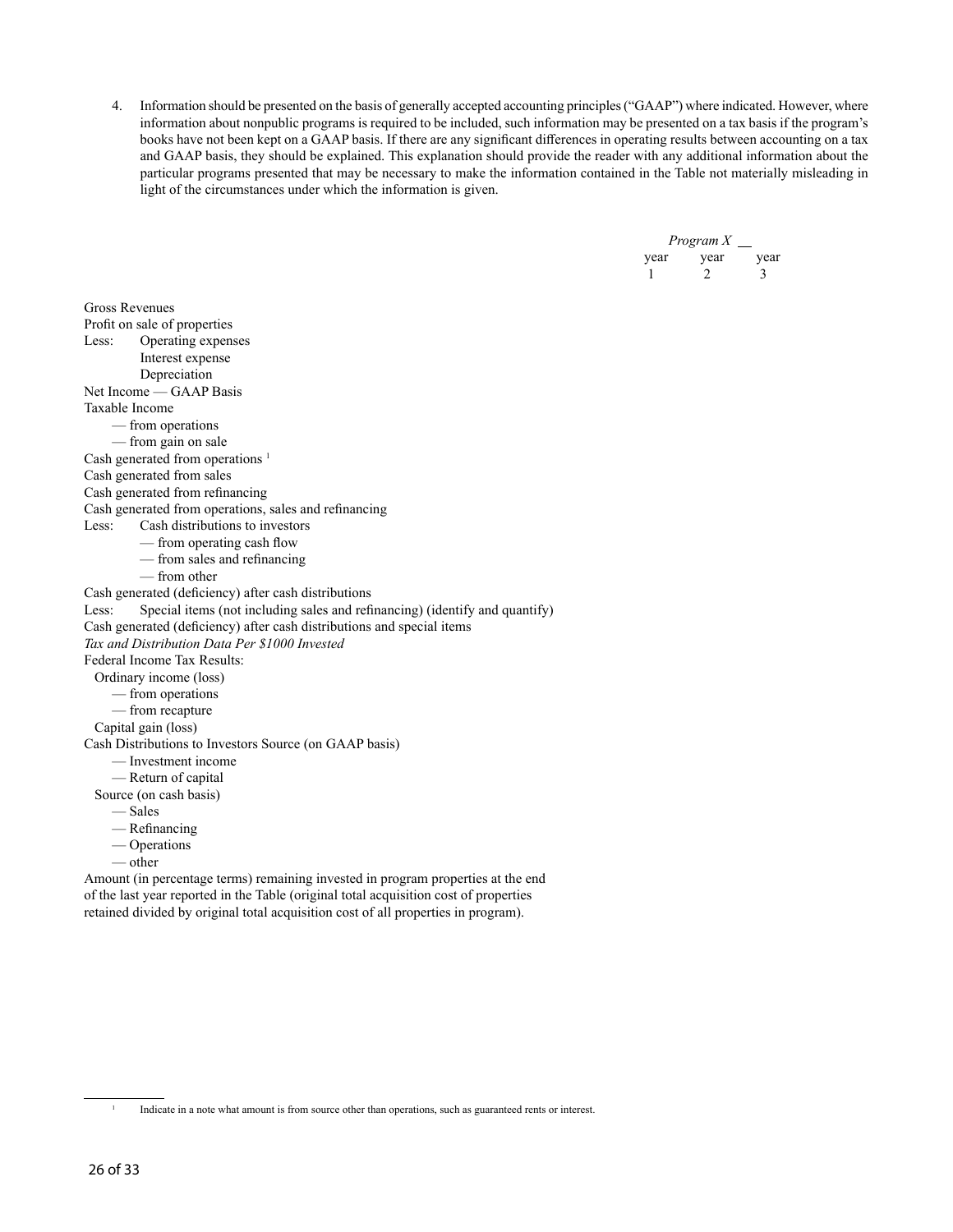## *Table IV. Results of Completed Programs*

*Instructions.* 

- 1. Include programs that have completed operations (no longer hold properties) in the most recent five years, even if they still hold notes.
- 2. Sponsors with a "public track record" should include information relating only to public programs with investment objectives similar to those of the registrant.
- investment objectives similar to those of the registrant. If the sponsor has not sponsored at least five such programs, then informa- indicate by note if the investment objectives of any program are not similar to those of the registrant and should briefly describe 3. If the sponsor does not have a "public track record," information must be given for each prior program, public or nonpublic, with tion must be given for each prior program, public or nonpublic, even if the investment objectives for those program are not similar to those of the registrant. In that case, nonpublic programs with investment objectives that are not similar to those of the registrant should be grouped together according to investment objective and information about those programs presented on an aggregate basis by year. If so presented, the number of programs that have been aggregated should be disclosed. The sponsor also should those investment objectives.

 Date of Closing of Offering Tax and Distribution Data Per \$1000 Investment Through... Program Name Dollar Amount Raised Number of Properties Purchased Date of First Sale of Property Date of Final Sale of Property Federal Income Tax Results: Ordinary income (loss) —from operations —from recapture Capital Gain (loss)<sup>1</sup> Deferred Gain<sup>2</sup> Capital Ordinary Cash Distributions to Investors Source (on GAAP basis) —Investment income —Return of capital Source (on cash basis) —Sales —Refinancing —Operations —Other Receivable on Net Purchase Money Financing 3

## *Table V. Sales or Disposals of Properties*

#### *Instructions:*

- 1. Include all sales or disposals of property by programs with similar investment objectives within the most recent three years.
- effort or expense. 2. Sponsors with a "public track record" should only include information relating to public programs. If the sponsor does not have a "public track record," then information should be given about sales or disposals of properties by public and nonpublic programs. Where properties held by nonpublic programs are included, information should be on a GAAP basis where feasible without undue
- <sup>1</sup> Note 60% capital gain exclusion.<br><sup>2</sup> Explain in a note deferred capital gain.
- 
- Explain in a note the terms of notes taken back and annual payments, and the fact that the amounts are face amounts and do not represent discounted current value.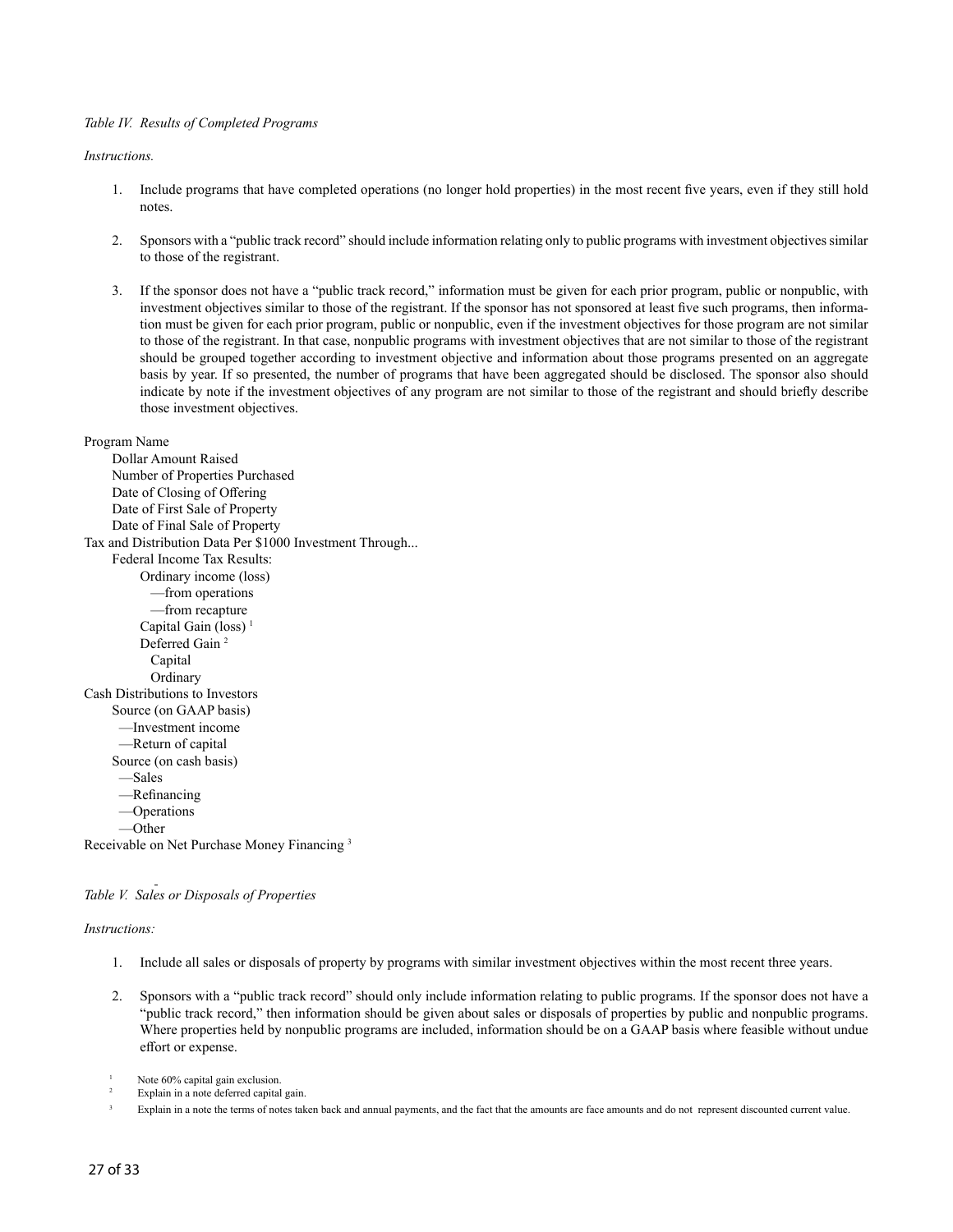|          |                 |                                                |                                                |                                           |                                                                     |                                                               |                       |                                   |                                                                                       | Excess                |
|----------|-----------------|------------------------------------------------|------------------------------------------------|-------------------------------------------|---------------------------------------------------------------------|---------------------------------------------------------------|-----------------------|-----------------------------------|---------------------------------------------------------------------------------------|-----------------------|
|          |                 |                                                |                                                |                                           |                                                                     |                                                               |                       |                                   |                                                                                       | (Deficiency)          |
|          |                 |                                                |                                                |                                           |                                                                     |                                                               |                       |                                   |                                                                                       | of Property           |
|          |                 |                                                |                                                |                                           |                                                                     |                                                               |                       | Cost of Properties                |                                                                                       | <b>Operating Cash</b> |
|          | Date of<br>Date |                                                | Selling Price, Net of                          | Including Closing and                     |                                                                     |                                                               | Receipts Over<br>Cash |                                   |                                                                                       |                       |
| Property | Acquired        | Sale $1$<br>Closing Costs and GAAP Adjustments |                                                |                                           | Soft Costs                                                          |                                                               |                       | Expenditures <sup>6</sup>         |                                                                                       |                       |
|          |                 |                                                | Cash<br>received<br>net of<br>closing<br>costs | Mortgage<br>balance<br>at time<br>of sale | Purchase money<br>mortgage taken<br>back by<br>program <sup>2</sup> | Adjustments<br>resulting<br>from<br>application<br>of $GAAP3$ | Total <sup>4</sup>    | Original<br>mortgage<br>financing | Total<br>acquisition<br>cost, capital<br>improvement<br>closing and<br>soft costs $5$ | Total                 |

*Table VI. Acquisitions of Properties by Programs* 

## *Instructions:*

- 1. Include the following table only in Part II of the registration statement.
- 2. Include all properties acquired by any prior programs with similar investment objectives in the most recent three years.
- "public track record," then information should be given about properties acquired by public and nonpublic programs. 3. Sponsors with a "public track record" should only include information relating to public programs. If the sponsor does not have a

## *Program X*

 Gross leasable space (sq. ft.) or number of units and total square feet of units Date of purchase Mortgage financing at date of purchase Cash down payment Contract purchase price plus acquisition fee Total acquisition cost Name, location, type of property Other cash expenditures expensed Other case expenditures capitalized

- <sup>4</sup> Note the allocation of the taxable gain between ordinary and capital, and identify those sales that are being reported for tax purposes on the installment basis.
- <sup>5</sup> Identify real estate commissions carried but not taken. Indicate that the amounts shown do not include a pro rata shares of original offering costs.
- 6 Do not include amounts otherwise included under "Selling Price, Net of Closing Costs and GAAPAdjustments" or "Cost of Properties including Closing and Soft Costs." Costs incurred in the Administration of the partnership not related to the operation of properties need not be included if so indicated in a note to the Table.

<sup>&</sup>lt;sup>1</sup> Note if sales of properties are to related parties.

 taken by the partnership, including the interest rate, any balloon payment requirements and other special provisions. Also, describe those sales made with a leaseback or any other guarantees which require continued seller involvement. <sup>2</sup> Indicate in a note that the amounts shown are face amounts and do not represent discounted current value. In addition, describe the terms of purchase money mortgages

<sup>&</sup>lt;sup>3</sup> Include an explanation of any GAAP adjustments.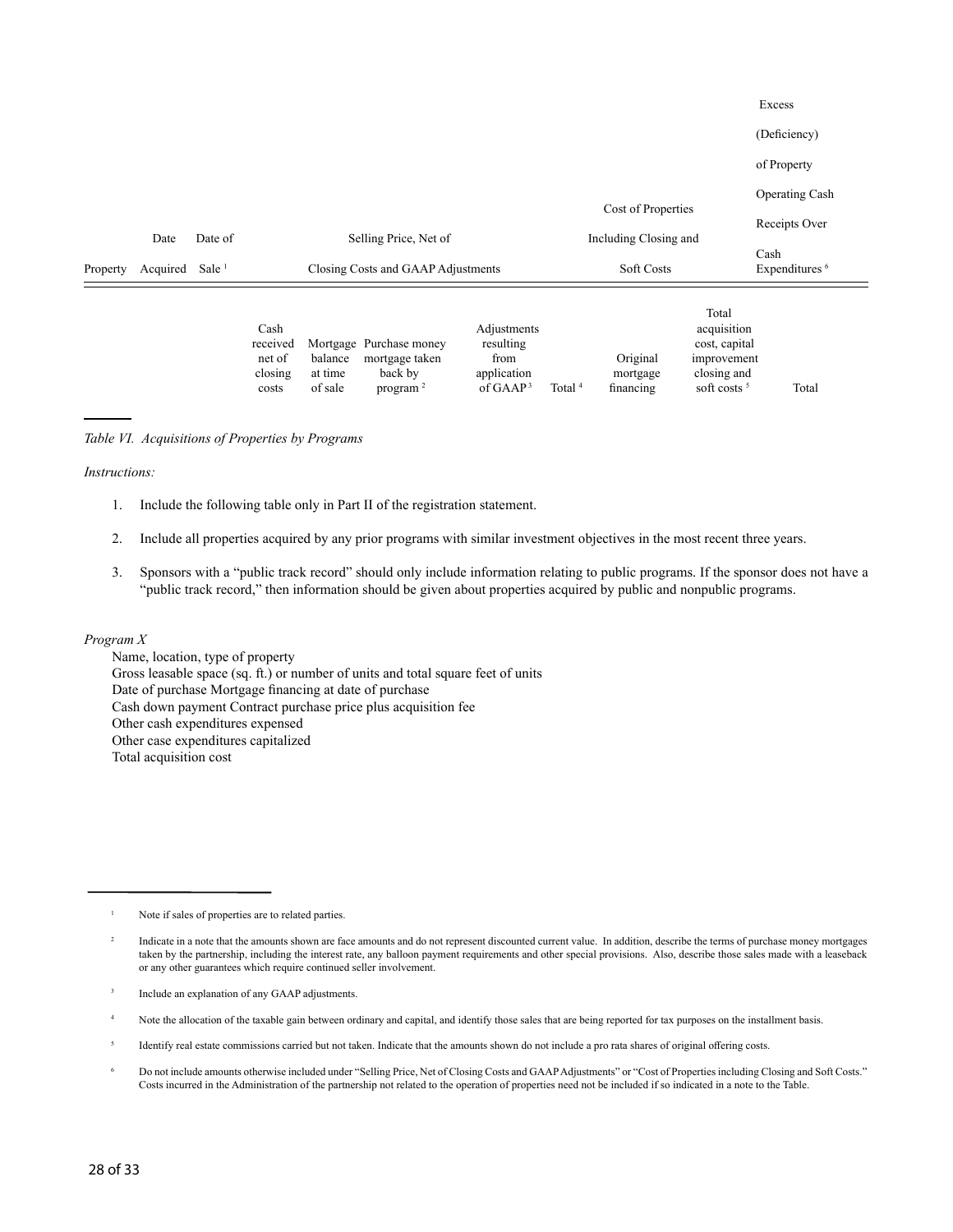#### **Disclosures Concerning Unpaid Claims and Claim Adjustment Expenses of Property Casualty Insurance Underwriters**

## *1. General Instructions*

## **Guide 6.**

 ance reserves for which financial statements are required. The Guide applies to the description of business portions of registration statements of companies with property-casualty ("P/C") insur-

 dated subsidiaries, its unconsolidated subsidiaries and its 50%-or-less-owned equity basis investees, taken in the aggregate after intercompany eliminations, exceed one-half of the common stockholder's equity of the registrant and its consolidated subsidiaries as of the beginning of the latest fiscal year. For purposes of this test, only the proportionate share of the registrant and its other subsidiaries in the unpaid claims and claim adjustment expenses of 50%-or-less-owned equity basis investees shall be taken into account. The information should be furnished if reserves for unpaid P/C claims and claim adjustment expenses of the registrant and its consoli-

 (c) 50%-or-less-owned equity investees. If ending reserves in category (a), (b), or the proportionate share of the registrant and its other sub-Information should be presented separately for (a) the registrant and its consolidated subsidiaries, (b) unconsolidated subsidiaries and sidiaries in (c) above are less than 5% of the total ending reserves in (a), (b), and the proportionate share in (c), the information called for by Instruction 2B with respect to that category may be omitted.

Information furnished in accordance with this Guide should generally be presented in the form appearing below. However, an alternative presentation, such as inclusion of the information in Management's Discussion and Analysis, may be used if in management's opinion such presentation would be more meaningful to investors.

 Except where noted, the information furnished pursuant to this Guide shall be for the latest annual period for which financial statements are required. However, information for any additional interim periods should be provided to the extent necessary to keep the annual information from being misleading, such as where a material change in the information presented or the trend evidenced thereby has occurred.

#### *2. Description of the Business*

#### A. Discussion Topics

The following should be among the matters discussed in the description of business.

- (1) The nature of current year adjustments to loss reserves recorded in prior years.
- (2) Reinsurance transactions (including "swaps" of reserves, portfolio loss transfers, etc.) which have a material effect on earnings or reserves.
- (3) Significant reserving assumptions and recent changes therein.
- (4) The nature of recent changes in the terms under which reinsurance is ceded to other insurers.
- (5) Changes in the mix of business, including but not limited to changes in the location of business, geographic mix, and types of risks assumed.
- (6) Changes in payment patterns due to portfolio loss transfers, structured settlements and other transactions and circumstances.
- (7) Unusually large losses or gains.
- (8) The effect of currency fluctuations.
- B. Disclosures

The following (all presented in accordance with generally accepted accounting principles) should be among the items included in the description of business.

(1) *Reconciliation of claims reserves.* An analysis of changes in aggregate reserves for property casualty insurance claims and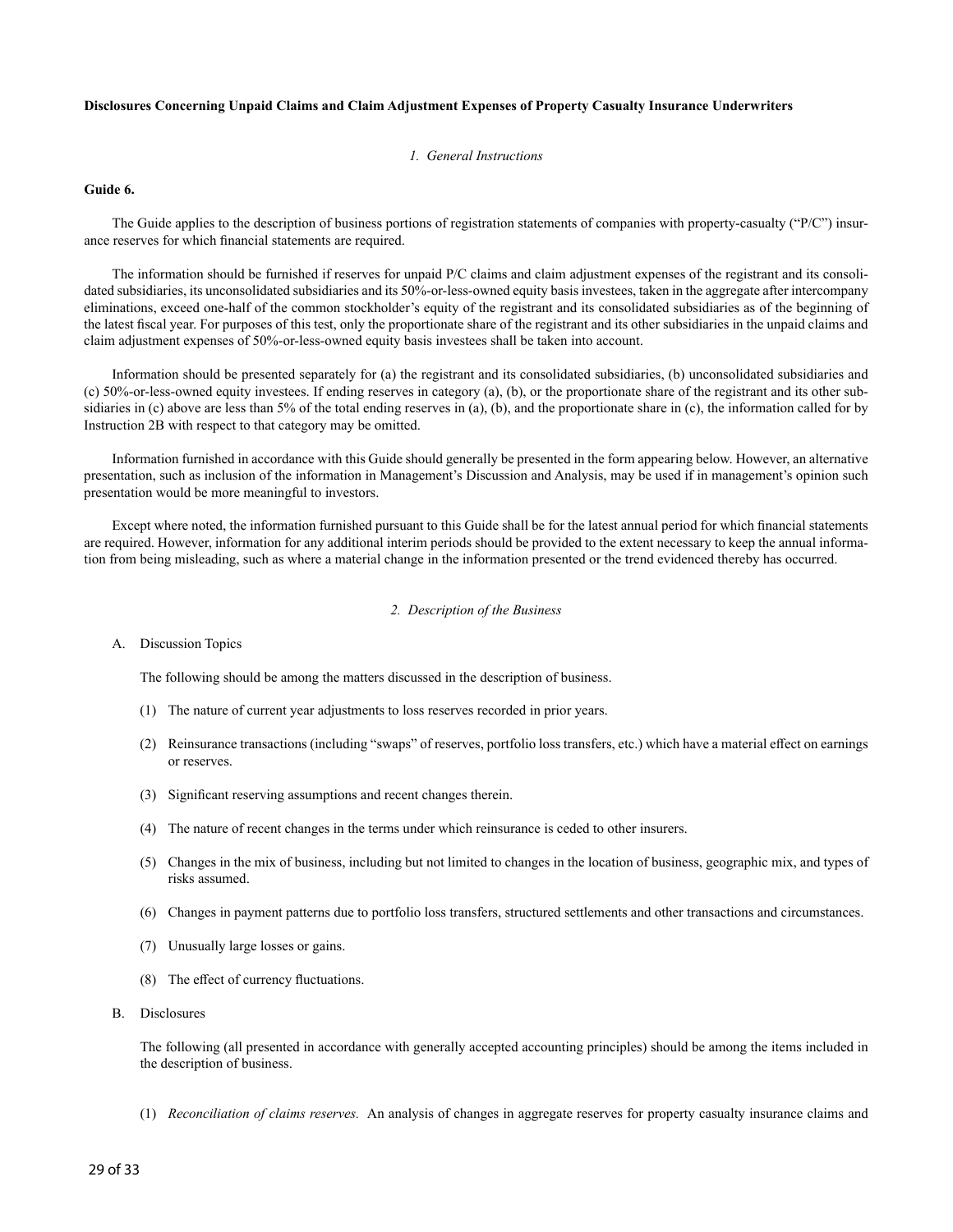claim adjustment expenses for each of the latest three one-year periods in the following tabular format:

- (a) Amount of reserves for unpaid claims and claim adjustment expenses at the beginning of each year.
- (b) Incurred claims and claim adjustment expenses:
	- (i) Provision for insured events of the current year
	- (ii) Increases (decrease) in provision for insured events of prior years
	- Total incurred claims and claim adjustment expenses
- (c) Payments
	- (i) Claims and claim adjustment expenses attributable to insured events of the current year
	- (ii) Claims and claim adjustment expenses attributable to insured events of prior years
- (d) Other (provide an explanation of each material item)
- (e) Amount of reserves for unpaid claims and claim adjustment expenses at the end of each year.
- (2) *Loss reserve development.* A table that presents
	- latest fiscal year. (a) Amounts of reserves for unpaid claims and claim adjustment expenses as of the end of each of the ten years prior to the
	- (b) The cumulative amount paid as of the end of each succeeding year with respect to each of the reserve amounts presented in response to (a) above.
	- (c) The retroactively reestimated liability for unpaid claims and claim adjustment expenses as of the end of each succeeding year with respect to each of the reserve amounts presented in response to (a) above.
	- (d) The difference between the latest reestimated liability presented in response to (c) with respect to each of the year-ends reflected in (a) above and the liabilities set forth in (a).

The amounts presented in (b), (c), and (d) above may be in dollars or expressed as a percentage of the amounts in (a).

 The registrant should include an explanation of the data which will disclose the effects of unusual circumstances, for example changes in reinsurance agreements, which might distort the data.

- (3) If the registrant makes explicit provision for the effects of inflation or for the combined effects of a number of factors (includ- ing inflation) that are expected to cause future changes in claims severities, describe briefly registrant's method of estimating the amount of that provision. An explicit provision is one in which the reserving system requires the estimation of a separate provision for inflation. The rates may be generated by the system or obtained from other appropriate sources. If the registrant makes implicit provision for the effects of inflation or for the combined effects of a number of factors (including inflation) that that the implicit provision is adequate. Provisions for inflation for this purpose may be taken to mean provision for any change are expected to cause future changes in claims severities describe the circumstances on which management relies in concluding in average claim severities if this permits more meaningful disclosure.
- (4) State the amount of the difference, if any, between GAAP basis P/C reserves for claims and claim adjustment expenses for each adjustment expenses in total for each of those groups. Explain briefly the nature and amount of principal differences. of the groups mentioned in the next to last paragraph of Item l of this Guide and statutory P/C reserves for claims and claim
- (5) State the amount (estimated if necessary) by which GAAP basis claim reserves have been discounted. State also the effect (estimated if necessary) on pre-tax income (loss) of discounts accrued and the effect of discounts amortized. Describe briefly the principal types of business for which reserves are discounted.

## **Description of Property by Issuers Engaged or to Be Engaged in Significant Mining Operations**

## **Guide 7.**

- (a) *Definitions.* The following definitions apply to registrants engaged or to be engaged in significant mining operations:
	- (1) Reserve. That part of a mineral deposit which could be economically and legally extracted or produced at the time of the reserve determination.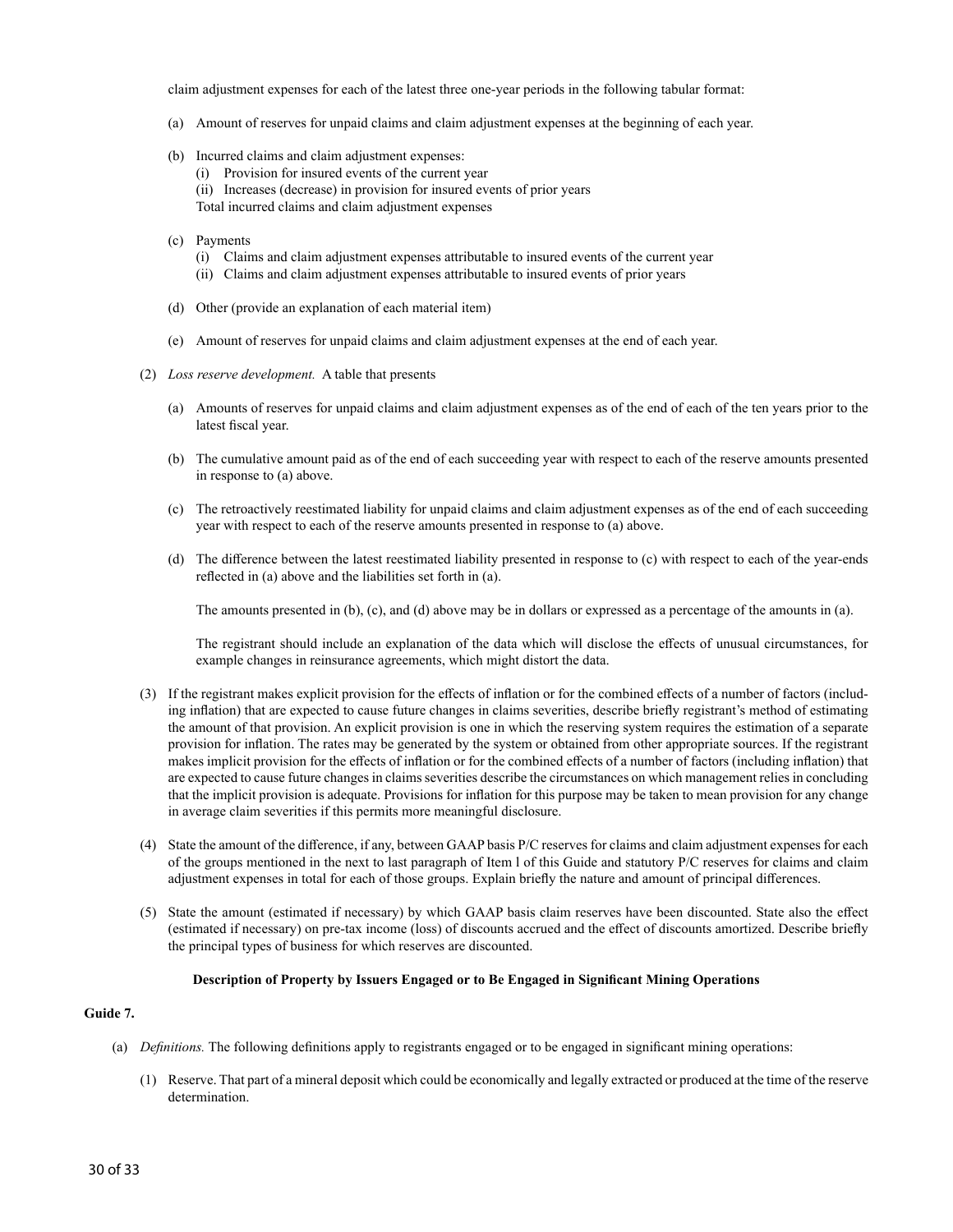Note: Reserves are customarily stated in terms of "ore" when dealing with metalliferous minerals; when other materials such as coal, oil, shale, tar, sands, limestone, etc. are involved, an appropriate term such as "recoverable coal" may be substituted.

- (2) *Proven (Measured) Reserves.* Reserves for which (a) quantity is computed from dimensions revealed in outcrops, trenches, workings or drill holes; grade and/or quality are computed from the results of detailed sampling and (b) the sites for inspec- tion, sampling and measurement are spaced so closely and the geologic character is so well defined that size, shape, depth and mineral content of reserves are well-established.
- (3) *Probable (Indicated) Reserves.* Reserves for which quantity and grade and/or quality are computed form information similar otherwise less adequately spaced. The degree of assurance, although lower than that for proven (measured) reserves, is high to that used for proven (measure) reserves, but the sites for inspection, sampling, and measurement are farther apart or are enough to assume continuity between points of observation.
- (4) (i) *Exploration State*  includes all issuers engaged in the search for mineral deposits (reserves) which are not in either the development or production stage.
	- (ii) *Development Stage* includes all issuers engaged in the preparation of an established commercially minable deposit (reserves) for its extraction which are not in the production stage.
	- (iii) *Production Stage* includes all issuers engaged in the exploitation of a mineral deposit (reserve).

#### *Instruction to paragraph (a)*

 Mining companies in the exploration stage should not refer to themselves as development stage companies in the financial statements, even though such companies should comply with FASB Statement No. 7, if applicable.

- (b) *Mining Operation Disclosure.* Furnish the following information as to each of the mines, plants and other significant properties owned or operated, or presently intended to be owned or operated, by the registrant:
	- (1) The location and means of access to the property.
	- (2) A brief description of the tile, claim, lease or option under which the registrant and its subsidiaries have or will have the right to portray the locations of significant properties; hold or operate the property, indicating any conditions which the registrant must meet in order to obtain or retain the property. If held by leases or options, the expiration dates of such leases or options should be stated. Appropriate maps may be used to
	- (3) A brief history of previous operations, including the names of previous operators, insofar as known;
	- $(4)$  ment of the property. Mines should be identified as either open-pit or underground. If the property is without known reserves and the proposed program is exploratory in nature, a statement to that effect shall be made; (4) (i)A brief description of the present condition of the property, the work completed by the registrant on the property, the registrant's proposed program of exploration and development, and the current state of exploration and/or develop

 (ii)The age, details as to modernization and physical condition of the plant and equipment, including subsurface improve- ments and equipment. Further, the total cost for each property and its associated plant and equipment should be stated. The source of power utilized with respect to each property should also be disclosed.

 (5) A brief description of the rock formations and mineralization of existing or potential economic significance on the property, cated) reserves have been established, state (i) the estimated tonnages and grades (or quality, where appropriate) of such classes including the identity of the principal metallic or other constituents insofar as known. If proven (measured) or probable (indiof reserves, and (ii) the name of the person making the estimates and the nature of his relationship to the registrant.

#### *Instructions to paragraph (b)(5):*

- should be qualified to show the anticipated losses resulting from mining methods and beneficiation or preparation. 1. It should be stated whether the reserve estimate is of in-place material or of recoverable material. Any inplace estimate
- 2. The summation of proven (measured) and probable (indicated) ore reserves is acceptable if the difference in degree of assurance between the two classes of reserves cannot be readily defined.
- 3. Estimates other than proved (measured) or probable (indicated) reserves, and any estimated values of such reserves shall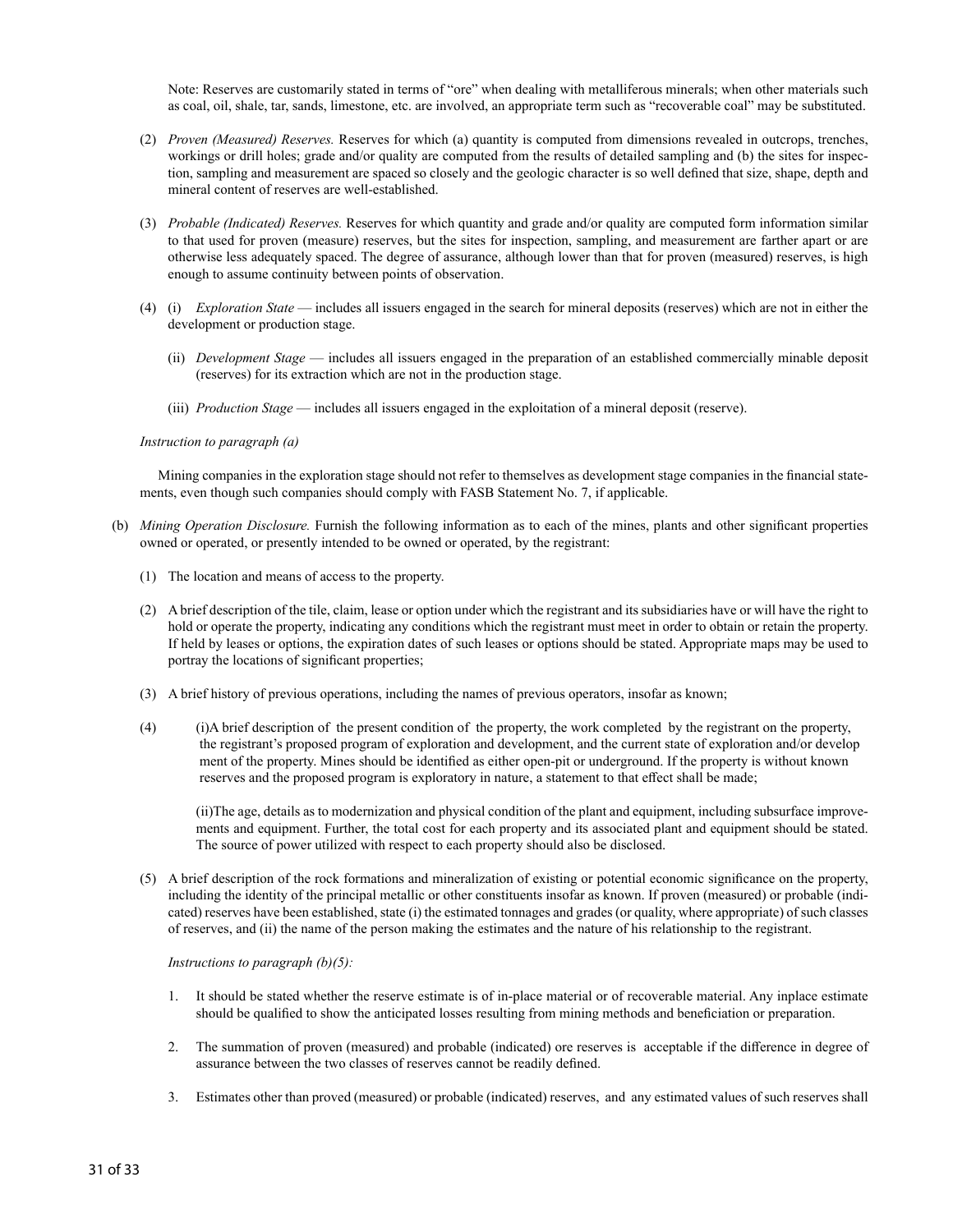not be disclosed unless such information is required to be disclosed by foreign or state law; provided, however, that where such estimates previously have been provided to a person (or any of its affiliates) that is offering to acquire, merge, or consolidate with, the registrant or otherwise to acquire the registrant's securities, such estimates may be included.

- (6) If technical terms relating to geology, mining or related matters whose definition cannot readily be found in conventional dictionaries (as opposed to technical dictionaries or glossaries) are used, an appropriate glossary should be included in this report.
- (7) Detailed geographic maps and reports, feasibility studies and other highly technical data should not be included in the report but should be, to the degree appropriate and necessary for the Commission's understanding of the registrant's presentation of business and property matters, furnished as supplemental information.
- (c) *Supplemental Information.* 
	- (1) If an estimate of proven (measured) or probable (indicated) reserves is set forth in the report, furnish:
		- (i) maps drawn to scale showing any mine workings and the outlines of the reserve blocks involved together with the pertinent sample-assay thereon.
		- (ii) all pertinent drill data and related maps.
		- (iii) the calculations whereby the basic sample-assay or drill data were translated into the estimates made the grade and tonnage of reserves in each block and in the complete reserve estimate.

#### *Instructions to paragraph (c)(1):*

 Maps and drawings submitted to the staff should include:

- ing; the use of the symbols used by the U.S. Geological Survey is encouraged; (a) A legend or explanation showing, by means of pattern or symbol, every pattern or symbol used on the map or draw-
- (b) A graphical bar scale should be included; additional representations of scale such as "one inch equals one mile" may be utilized provided the original scale of the map has not been altered;
- (c) A north arrow on the maps;
- (d) An index map showing where the property is situated in relationship to the state or province, etc., in which it was located;
- (e) A title of the map or drawing and the date on which it was drawn;
- prepared such data; and (f) In the even interpretive data is submitted in conjunction with any map, the identity of the geologist or engineer that
- (g) Any drawing should be simple enough or of sufficiently large scale to clearly show all features on the drawing.
- (2) Furnish a complete copy of every material engineering, geological or metallurgical report concerning the registrant's property, including governmental reports, which are known and available to the registrant. Every such report should include the name of its author and the date of its preparation, if known to the registrant.

*Instruction to paragraph (c)(2)* 

 Any of the above-required reports as to which the staff has access need not be submitted. In this regard, issuers should consult with the staff prior to filing the report. Any reports not submitted should be identified in a list furnished to the staff. This list should also identify any known governmental reports concerning the registrant's property.

(3) Furnish copies of all documents such as title documents, operating permits and easements needed to support representations made in the report.